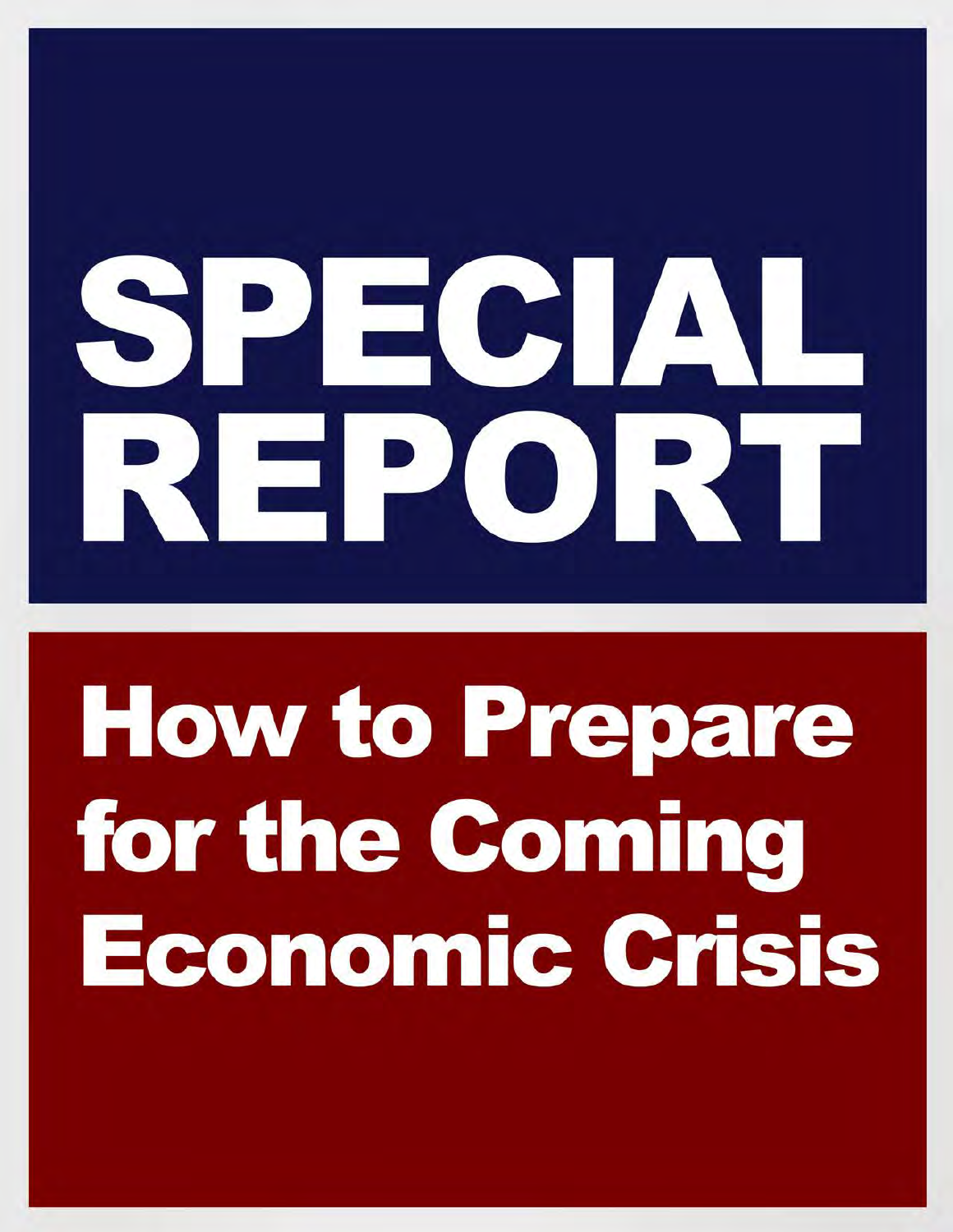# **Preparing For The Economic Collapse**

Many preppers are getting ready for an economic collapse and the subsequent social collapse that will be close behind.

If you don't think this is realistic, then you aren't paying attention to the world around you.

People have this image of hunger—they see it as a skeletal dark-skinned child in some Third World country, his belly protruding as malnutrition sets in.

But the face of hunger and poverty today is as close as your next door neighbor. Millions of North Americans can barely afford to put their next meal on the table. They are living in their cars, if they're lucky, and without shelter if they are not so lucky.

For many people the economic collapse has arrived. Their "end of the world" event has already occurred in the form of a job loss, the foreclosure of the family home, or an illness that has caused such massive personal debt that there is truly no way out of it. Less than 60% of Americans who are of age to be in the workforce have a full-time job. When you tally that, it means that more than 100 million people are out of work. **More than 100 million people in the United States have no jobs.** For more than 100 million people, the economic collapse has arrived in full force.

Meanwhile, as people all over the globe (think Greece, Italy, Spain, Argentina, the UK) struggle with high rates of unemployment, the prices of everything have gone up. People are struggling to keep such simple necessities as running water and electricity. Grocery costs have skyrocketed. The World Bank released a statement that global food prices increased by 10% in ONE MONTH—July 2012.

Instead of a huge, life-changing calamity, consider that it may be the culmination of many small events, rising prices and lower incomes, and the deliberate erosion of our self-sufficiency by those who would control us that cause TEOTWAWKI (The End Of The World As We Know It).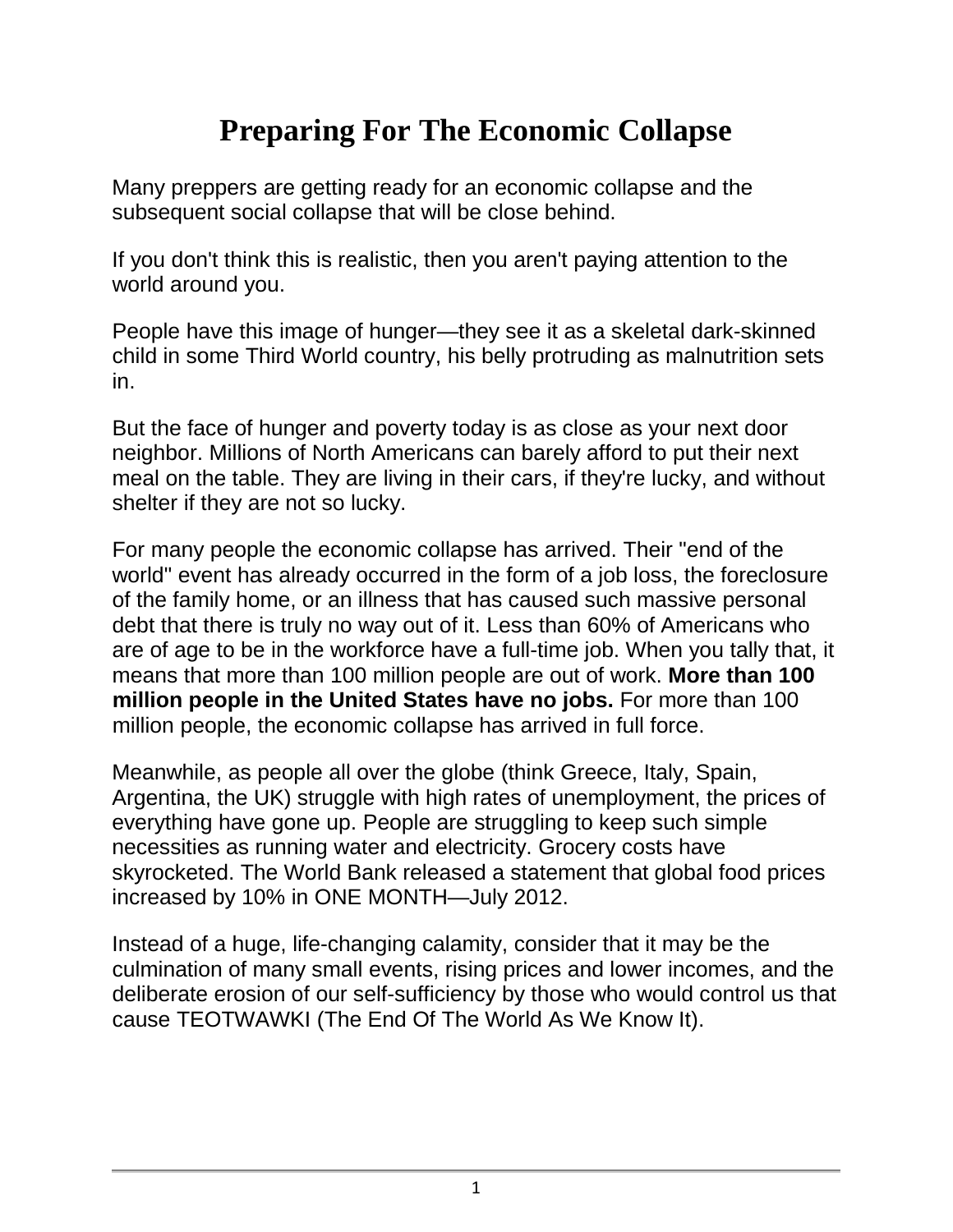Preparation for the economic collapse that is occurring all around us is wise and sensible. Although people may find you eccentric, as the situation deteriorates, they will see, in retrospect, that you weren't so crazy after all.

Regardless of your current situation, you can begin to make preparations today that will allow you to survive, and even thrive, in the grim years to come. You must focus your efforts on these steps:

- 1.)Create your own personal austerity plan to reduce expenses.
- 2.) Build a stockpile of food and necessities
- 3.)Begin a food self-sufficiency plan
- 4.)Reduce your reliance on public utilities.
- 5.)Prepare to defend your family and home.

If you don't change your way of life, the government will. A job loss will. Inflation will.

When cuts are made, the Powers That Be make sure to devise it so that those cuts affect the average person—the voters. They can make it hurt, then swoop in and "rescue" us, by further enslaving us.

*You want medical care? Get this handy microchip inserted in your arm.*

*You want food for your kids? Turn in your guns.*

*You want the electricity turned back on in your home? Sign on this dotted line—it's only your freedom.*

These upcoming cuts won't hurt the ones who are making the cuts. Congress members will still get large salaries and raises. The First Lady will still spend millions of taxpayer dollars on vacations that would make Marie Antoinette blush. The White House will still serve gourmet meals while Americans are digging through the garbage to stave off hunger. The budgetary decisions are scare tactics, bread and circuses, all designed to distract people from the collusion going on between the U.N., the global elite, the bankers, and the governments.

Time is running out. Start today.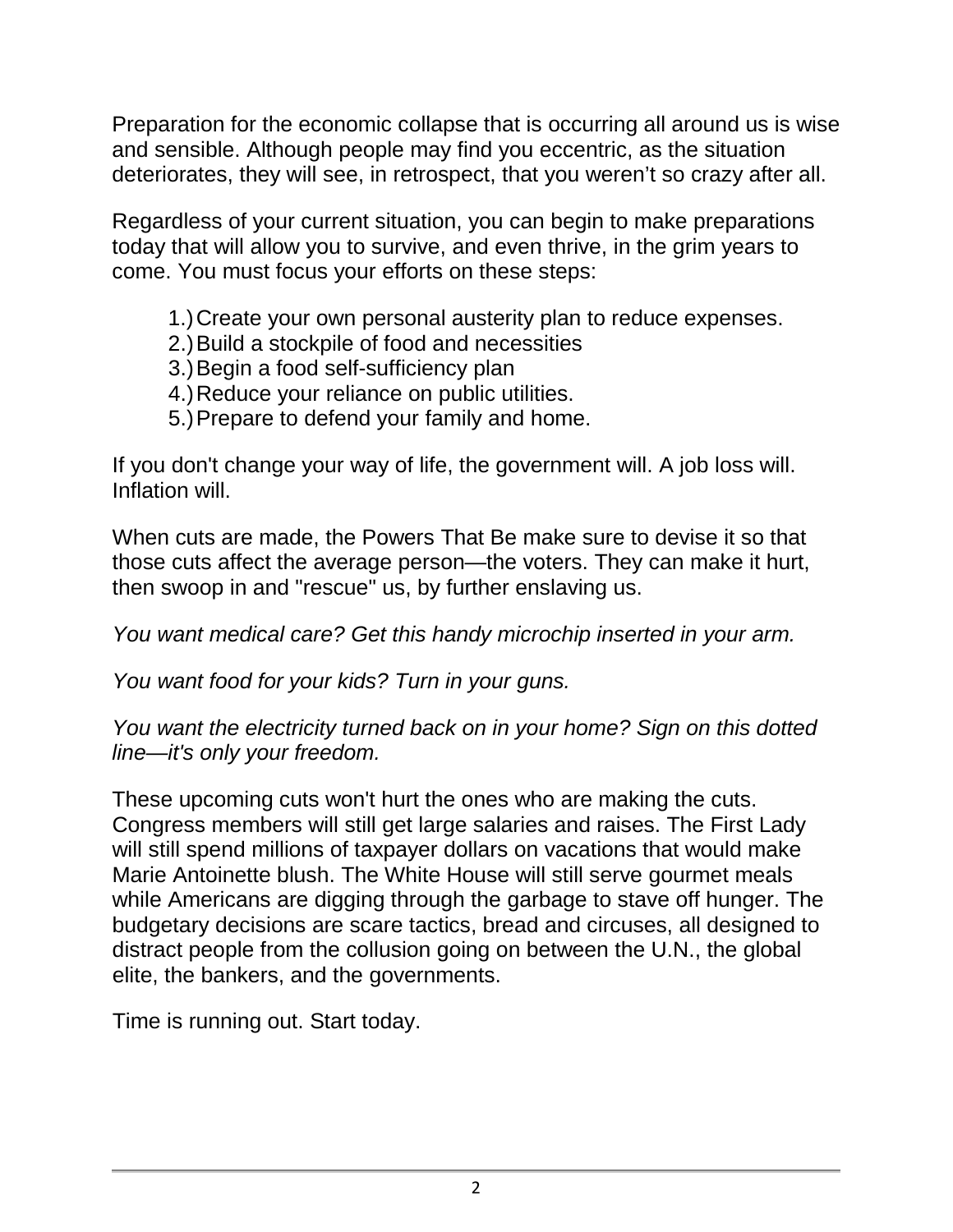# **Your Personal Financial Austerity Plan**

With the gloomy economic forecast, it's not reasonable or rational to expect things to improve in the near future. If you want to be somewhat immune to the financial difficulties coming down the pipe, you need to perform a financial makeover to pare down the monthly output to the bare minimum.

Devastating financial changes are coming to a location near you. Wouldn't you prefer to make the cuts now and adjust accordingly, instead of having them forced upon you through evictions, foreclosures, repossessions, and other painful methods?

Making some difficult changes now can provide a stable standard of living in a world that is going downhill at breakneck speed. By decreasing your monthly output, you can hang on to necessities.

The first step is to take a stark look at what necessities really are. It is not necessary to life to have an iPhone, a vehicle in both stalls of your two-car garage, or for your children to all have separate bedrooms. People in Southern and Eastern Europe right now will tell you, as they scramble for food, basic over-the-counter medications like aspirin, and shelter, that necessities are those things essential to life:

- Water
- Food (and the ability to cook it)
- Medicine and medical supplies
- Basic hygiene supplies
- Shelter (including sanitation, lights, heat)
- Simple tools
- Seeds
- Defense Items

Absolutely everything above those basic necessities is a luxury.

So, by this definition, what luxuries do you have?

Some are more important than others, based on your lifestyle, and might be considered secondary necessities. You might require transportation, work clothing, a computer and an Internet connection, electrical appliances, a cell phone. You are the only person who can define which of these are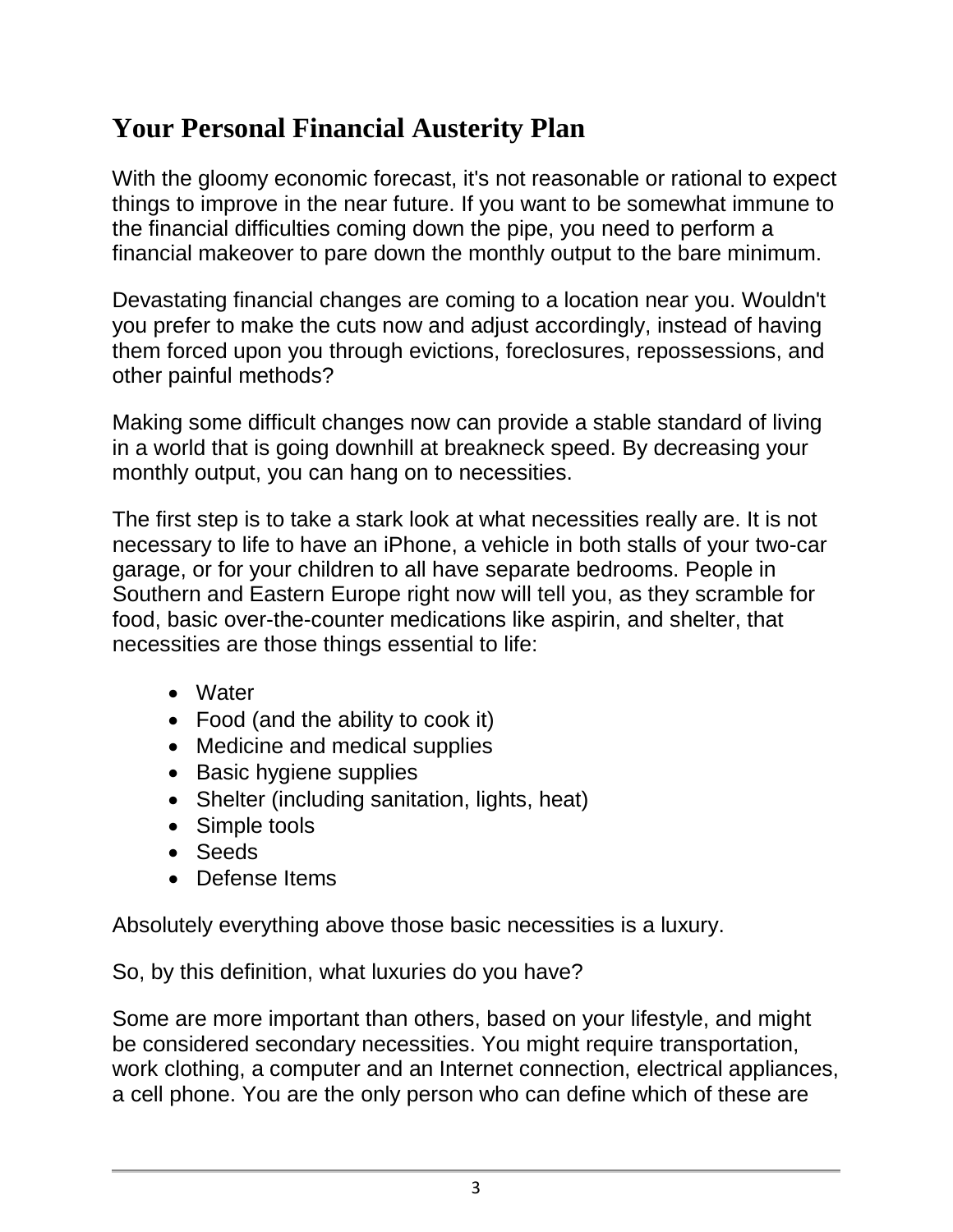luxuries and which are secondary necessities. It's essential to be truly honest with yourself and separate "wants" and "I really enjoy having this" and "the kids will complain without it" from "needs"

Adjusting your own situation requires a brutal analysis of your expenditures. If you can't get your partner or spouse on board, it's all but impossible to do a complete overhaul. Kids, however, have to deal with it. Expect loud complaints but be firm.

Print off your bank account statements for the past 2 months. Get a piece of paper and track where your money is going. List the following:

- Rent/mortgage
- Utilities
- Car payments
- Vehicle operating expenses (fuel, repairs)
- Insurances
- Credit card and other debt payments
- Telephone/cell phone
- Cable/satellite
- Internet
- Extracurricular activities for the kids
- Extracurricular activities for the adults
- Dining out
- Groceries
- School expenses
- Clothing
- Recreational spending
- Gifts
- Miscellaneous (anything that doesn't fall into the above categories gets its own category or goes here)

Don't say to yourself, "Well, I usually don't spend \$400 on clothing so that isn't realistic." If you spent it, then it's realistic. You are averaging together two months, which should account for those less common expenses. Brutal honesty isn't fun, but it's vital for this exercise.

So... what do you see when you look at your piece of paper with your average monthly expenditures for the past two months? Are there any surprises? Did you actually realize how much you've been spending?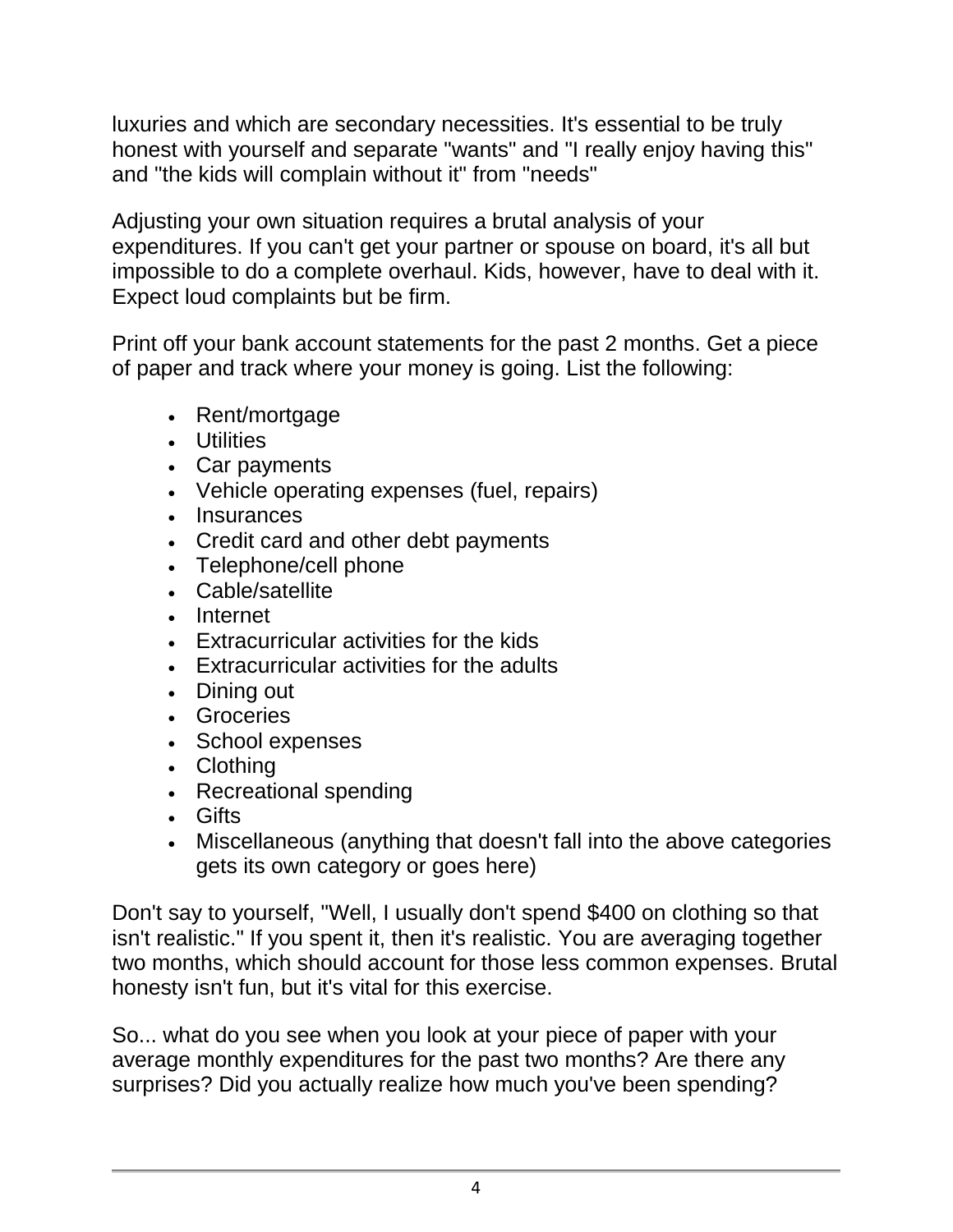Now that you know where you're at, this is where the brutal cuts come in. It can't continue like this. The economy will not withstand it. Step one is to see where you can cut things out right now from the above expenditures. What can you change about your life? Where can you reduce expenditures by several hundred dollars monthly? Can you reduce your grocery bill? Slash meals out? Budget more carefully for gift-giving and school clothes?

This is the point at which most people say, "I can't." Most people don't want to move to a smaller house, get an old car, or go without premium cable. But this is where you can truly dig in and change your life.

Everyone's situation is different. You may be locked into a mortgage on a huge house in a market that won't even cover the balance of what you owe. It could be the same with your vehicle. Explore all of your options, though, because paying a few thousand dollars to get out from under it could be worthwhile.

Some people could have reached the point where they must begin to default on payments. That too, is a personal choice. I'm not recommending that you blow off your obligations, but analyze the situation carefully. (And do consider the fact that large banks get bailed out by the government, and everyday people do not.) Before making decisions like that, be sure to discover all of the potential ramifications, such as repossessions, garnishing of bank accounts, and ruined credit.

Here are some cuts to consider:

- **Move to a smaller house**. Contrary to popular belief, no child ever died because he or she had to share a room with a sibling. Smaller homes are less expensive to heat and cool, require less maintenance time, and generally cost far less per month.
- **Relocate to a small town**. Is it worthwhile to commute to a job in the city from a smaller, less expensive location? This can give you the added opportunity of homesteading and providing for many of your own needs.
- **Get rid of your late model year vehicle**. Look for a decent used vehicle that you can purchase with cash. Calculate the difference between making payments on the vehicle in your driveway for another 3 years and getting a reliable used vehicle. Even if you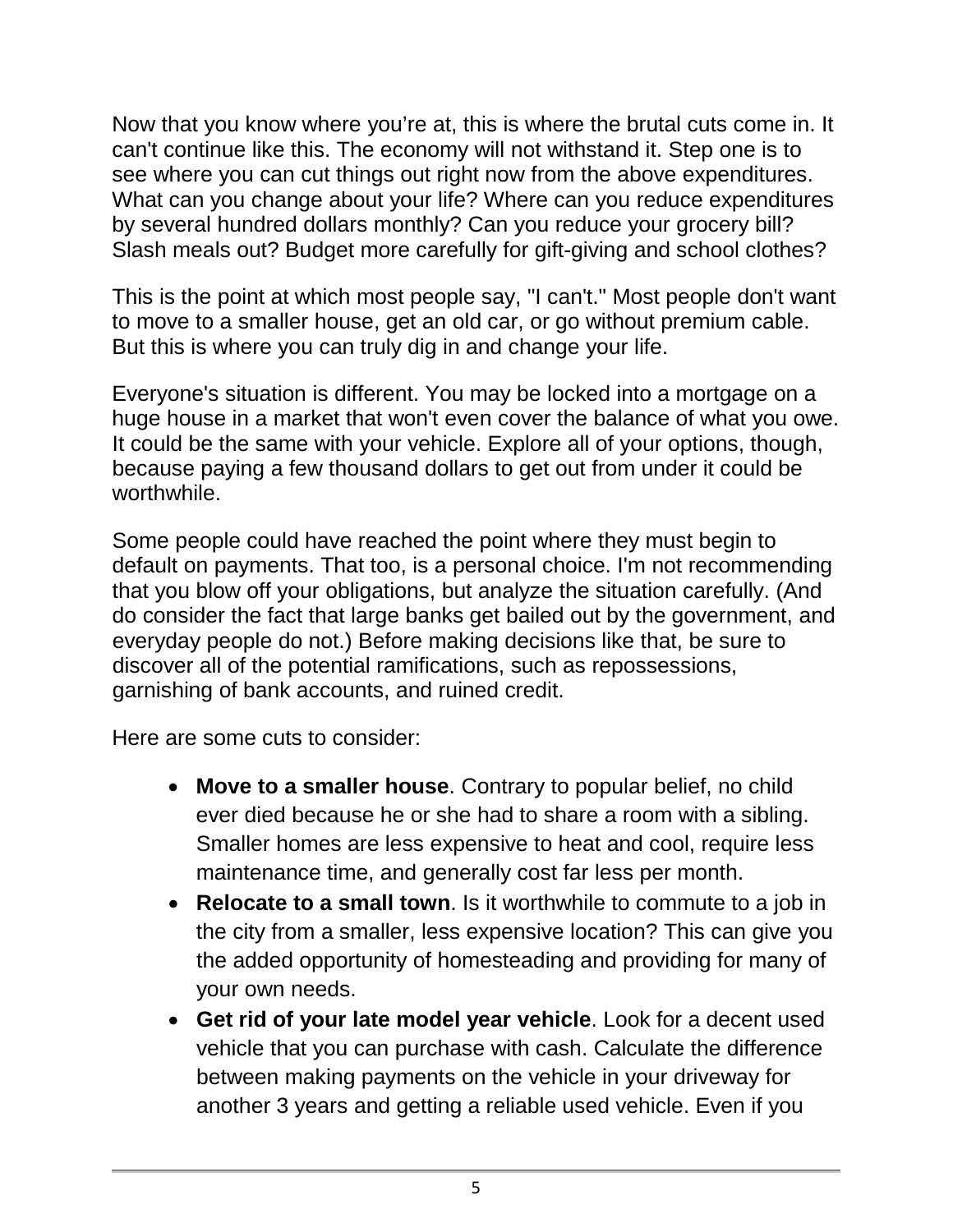end up paying a bit extra to get out from under the car loan, in most cases you'll end up ahead by opting for an older vehicle.

- **Cut back to one vehicle or even no vehicles**. Sometimes public transit, a bicycle, or your own two feet can provide all of the transportation you really need at a fraction of the price of owning a vehicle. This varies by location, of course. The more remote your home, the more private transportation you will require. Keep in mind that when you get rid of a vehicle you save more than just the payment on that vehicle. You also get rid of the following expenses: insurance, maintenance costs, fuel.
- **Stop using credit cards**. This goes for any type of lending system that requires you to pay interest. Stop accumulating debt. If you do not have the cash to pay for something, then wait until you do before purchasing it.
- **Don't eat out**. Limit meals out to no more than once a month or special occasions. Even better, don't eat out at all. Dining out, even at a fast food place, is at minimum 4 times more expensive than the same meal prepared from scratch at home. (And far less healthy!)
- **Look for free or low cost entertainment**. Consider a family YMCA or community center membership instead of gymnastics clubs or private tennis lessons if you need to enroll your kids in some activities. Go hiking, have picnics, explore parks, go to the library, and find out what's offered for free in your hometown. Learn to enjoy productive hobbies like canning, carving, and needlework. Switch from cable to Netflix.
- **Use the envelope method to budget for shopping trips and one-time expenses**. For back-to-school shopping or Christmas shopping, decide how much you want to spend. Put that money in an envelope. As you shop, place each receipt in the envelope. When the money is gone, it's gone. If there's something else your child desperately wants, then they need to decide what item they'd like to take back to get it. Be firm and stick to your guns. This has the added benefit of teaching your children to budget.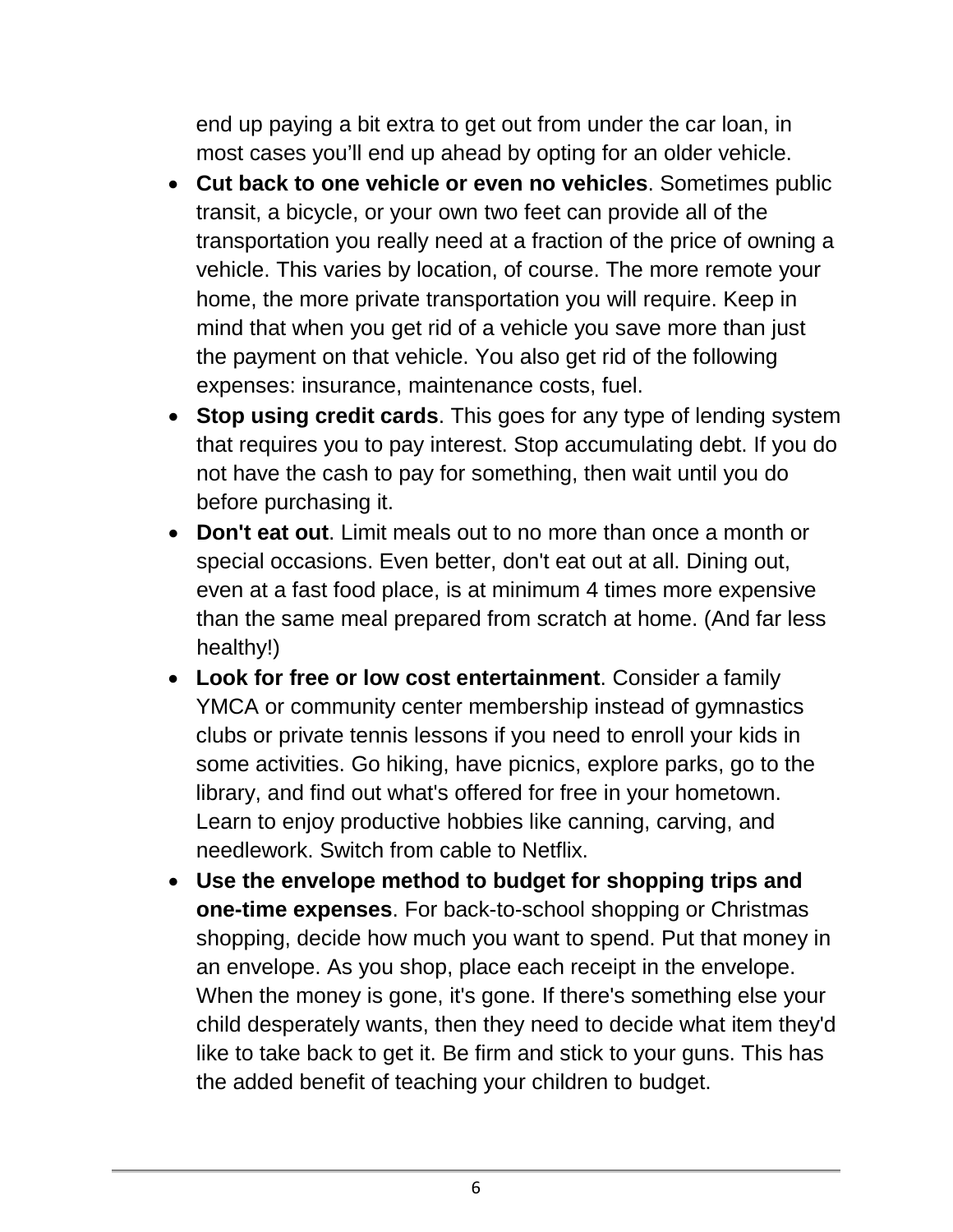- **Reduce your monthly payments by cutting things like cable, cell phones, home phones, and/or gym memberships**. Look at every single monthly payment that comes out of your bank account and slash relentlessly.
- **Shop using the stockpile method**. Shop only the sales and simply replenish your stockpile. If it is not on sale for a good price, you will just have to eat something else.
- **Eat leftovers**. Have you ever stopped to think about how much food you throw out every month? You can often provide a few "freebies" every month by carefully repurposing your leftovers.
- **Stay home**. By spending more time at home, you will spend less money. You won't be grabbing a bottle of water at a convenience store, going through drive-thru for lunch, or putting fuel in the car. Learn to treasure you time at home with loved ones, it's worth more than money.

This is not a comprehensive list. If you look at your personal expenditures with an open mind, other ideas will present themselves.

# **Build a Stockpile**

The price of food is increasing rapidly and dramatically. Mac Slavo, of SHTFplan, wrote:

We've seen what happens in countries where the populace is forced to spend 50% or more of their earned income on food. Despite how the media portrays it, the riots we've seen in the Middle East, Greece and Spain have been largely fueled by cost increases in food and the inability of individuals to provide the basic essentials for their families.

Americans have been, for the most part, immune from these pressures thus far. But the social safety nets are very quickly becoming overburdened and prices at grocery stores are rising consistently and without pause.

With the consumer economy coming to a standstill, continued central bank monetary easing, job losses and wage reductions, and the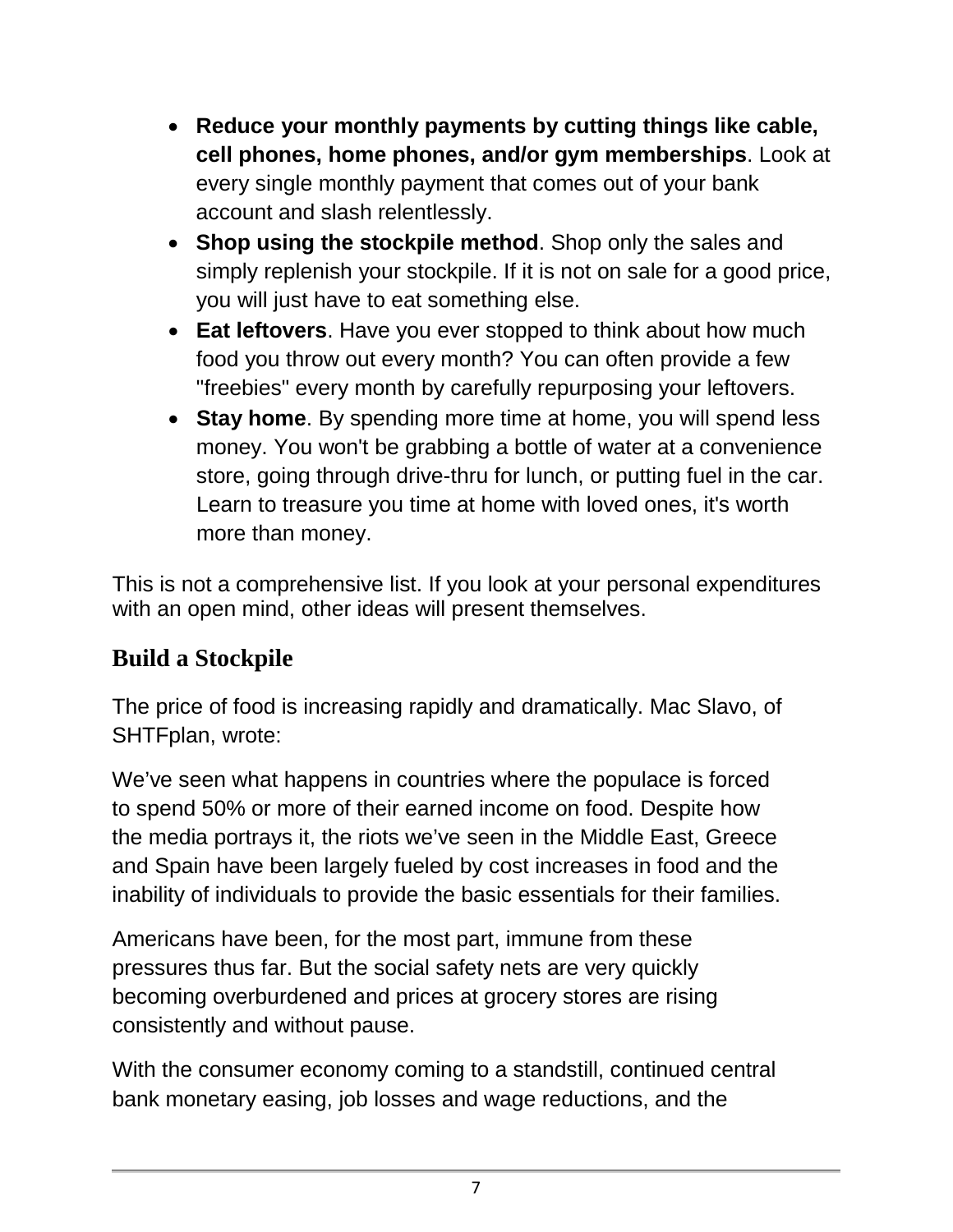urbanization of millions of people, it is only a matter of time before Americans are forced to spend 50% or more of their paychecks just to stay alive.

And it's only going to get worse. The Farm Bill was blocked by the U.S. House of Representatives, and this means that the prices will skyrocket, as farms are no longer subsidized. This will cause the industry to revert to the Agricultural Act written in 1949, meaning that the government is obligated to purchase dairy products from farmers at a cost that is twice what they are receiving now. This means that the price of a gallon of milk may skyrocket to as much as \$8 per gallon. This is not an endorsement of government subsidies. This is a simple cause and effect observation to explain the reason people will be shocked when they go to the dairy case and prices have doubled.

When you read the above information, the case becomes clear for stocking a long-term food storage pantry. It makes personal economic sense to purchase commodities like grains for your family at today's prices to be consumed when the price skyrockets even further.

One of the most common reasons that people give for not prepping is the cost involved. People seem to have this mental image of a bedroom or basement dedicated to being filled to the rafters with cans of Chef-Boyardee. They imagine someone going out and spending \$5000 at a time for a year's worth of food.

The fact is, a pantry is a work in progress. You can save a fortune on your food budget by shopping carefully and in quantity.

A well-stocked food pantry is not just there in case of an epic disaster or TEOTWAWKI. It can provide a cushion in the event of a job loss or personal economic downturn. Not only that, but as an investment, purchasing food at today's prices is a great hedge against tomorrow's increases. The cost of food will only be going up as we face global shortages.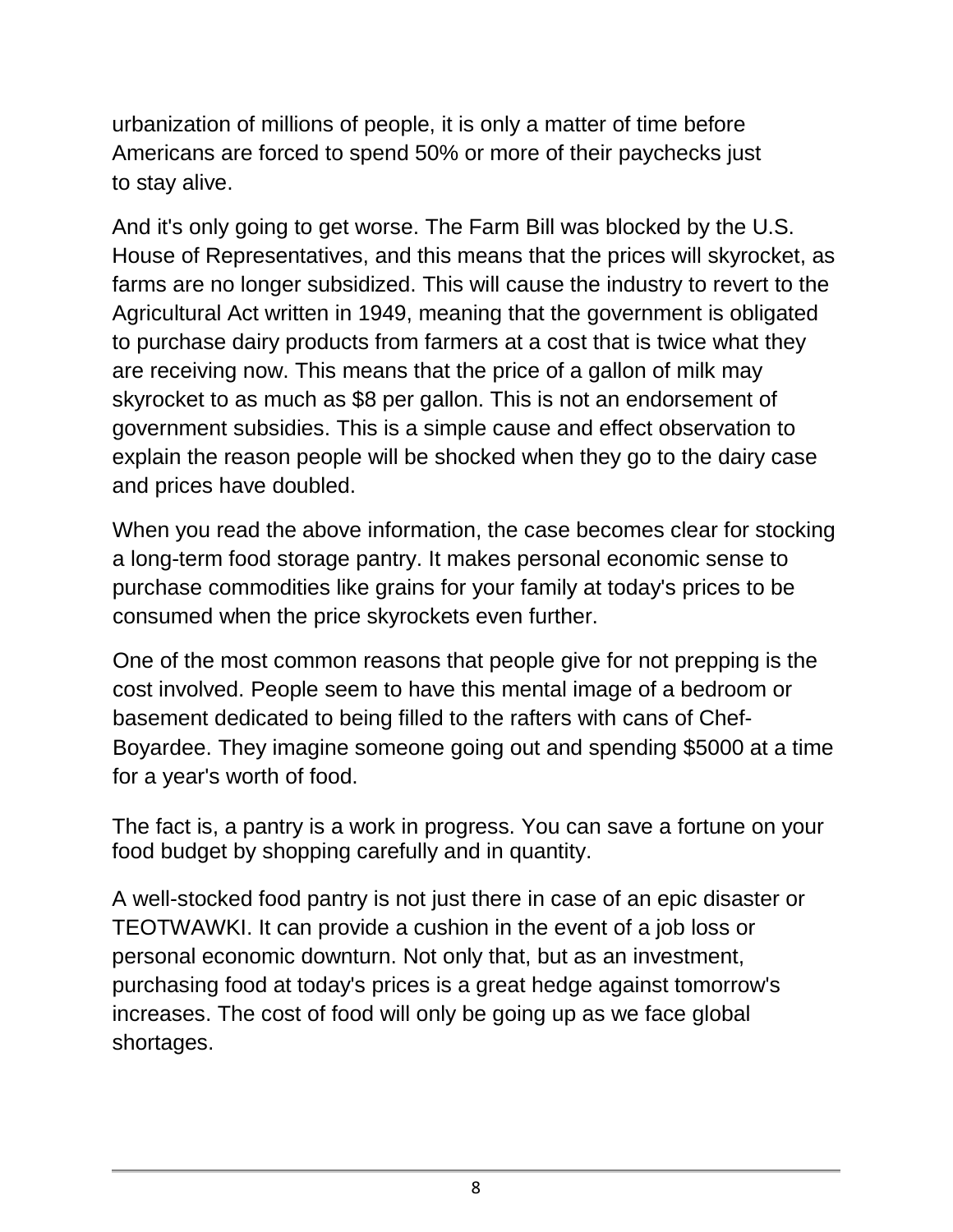The first step is to take inventory of what you have. You may be surprised to realize that you already have a week or a month of supplies in your pantry.

Once you've figured out where you are as far as supplies are concerned, you must figure out a way to finance your prepping endeavors. Your budget may be so tight that you can barely keep the lights on but there is still hope.

Start right now. This week, resist the urge to do your normal weekly shopping trip. Feed your family leftovers combined with the goods you have in your pantry. Use that money that you would normally spend for groceries, add it to next week's budget, and let's get started! No matter how small your budget is, you can begin building security for your family. The prices below are based on a small-town grocery store. You may be able to get more, based on what's on sale in your area.

**\$20 List**

- 2 pound bag of rice
- 2 pound bag of beans
- 4 cans of spaghetti sauce
- 2 cans of peaches in water
- 1 jar of peanut butter
- 1 jug of white vinegar
- 5 gallon jug of water

#### **\$50 List**

Everything in the \$20 list *and*

- 4 boxes of saltine crackers
- 4 jars of unsweetened applesauce
- 2 pounds of sugar
- 5 pounds of flour
- 1 liter of olive oil
- 3 cans of green beans
- 2 boxes of baking soda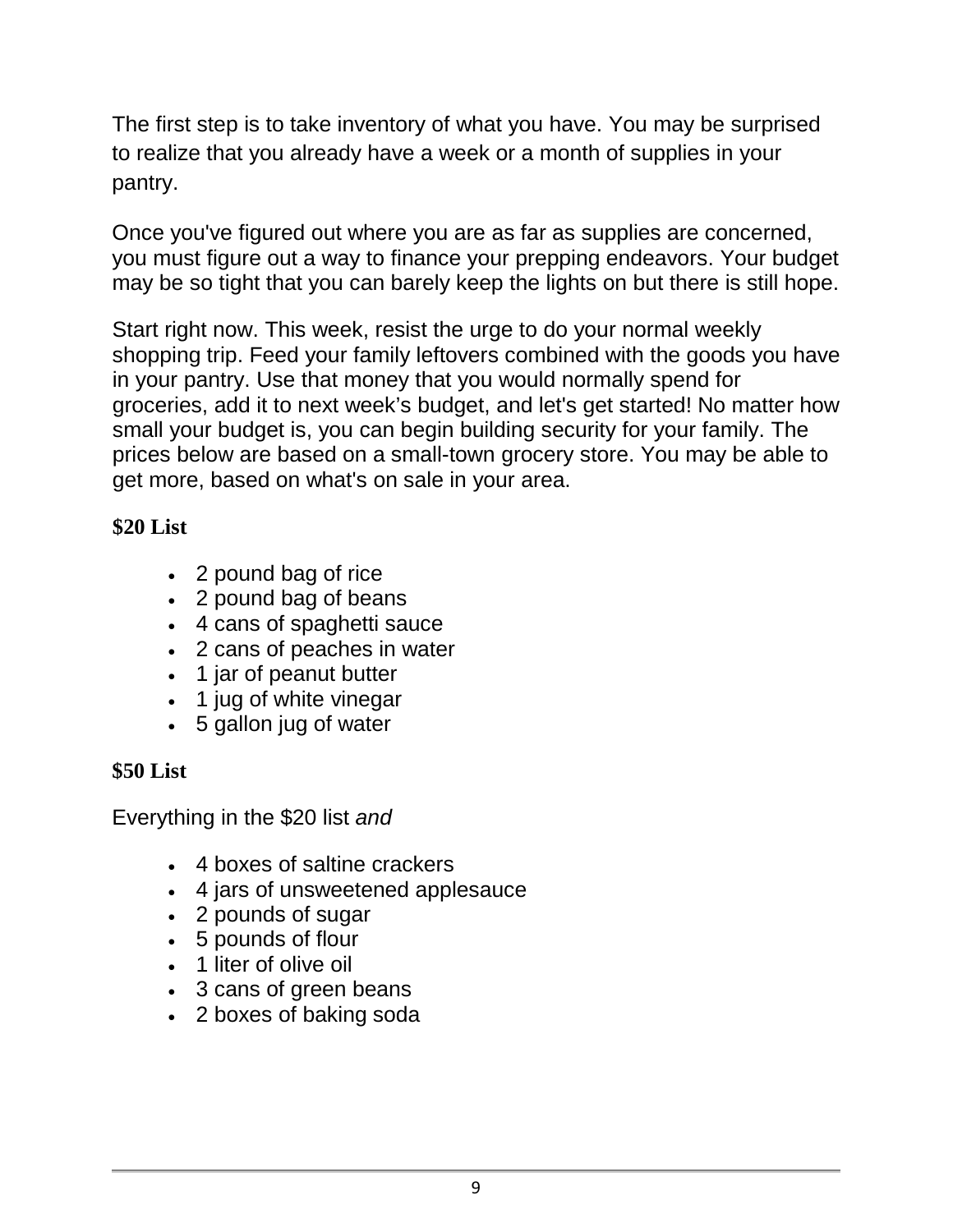#### **\$100 List**

Everything on the \$20 list and the \$50 list *and*

- 1 canister of grated Parmesan cheese
- 1 canister of baking powder
- 10 pound bag of potatoes
- 5 pound bag of onions
- 5 pound bag of carrots
- 2 pounds of powdered milk
- 6 pounds of pasta
- 5 bags of dried spices of choice
- Small assortment of treats (candy, chocolate chips, etc. You have \$5 to spend on things that make life more pleasant!)

Now that you have a small, basic stockpile in place, it's time to change the way you shop. Within the first couple of weeks, you'll find that some of the budgetary stress is relieved.

#### **When building your pantry, remember that Rome wasn't built in a day—and neither is your food storage!**

Focus on building your pantry strategically. What are your priorities? How many people are in your family? What are the likely scenarios you may face in your current location?

With these thoughts in mind, select food for your household based on local sales, the clearance rack, and the garden and access to local farms. Put some money aside to purchase organic grains in bulk quantities from local or online sources.

To get started, write down your menus for a couple of weeks. This will help you establish the pantry basics that you need.

Next, start a "price book." This is a vital tool. Without it, you can't really be sure if that sale is really a sale at all. A price book is simply a notebook that you keep with you when shopping where you write down the price that you pay for certain items. You should always update your price book with the lowest price for these items. This is what allows me to see that one year ago I paid \$1.88 for peanut butter and now the lowest price I can find is \$5.99.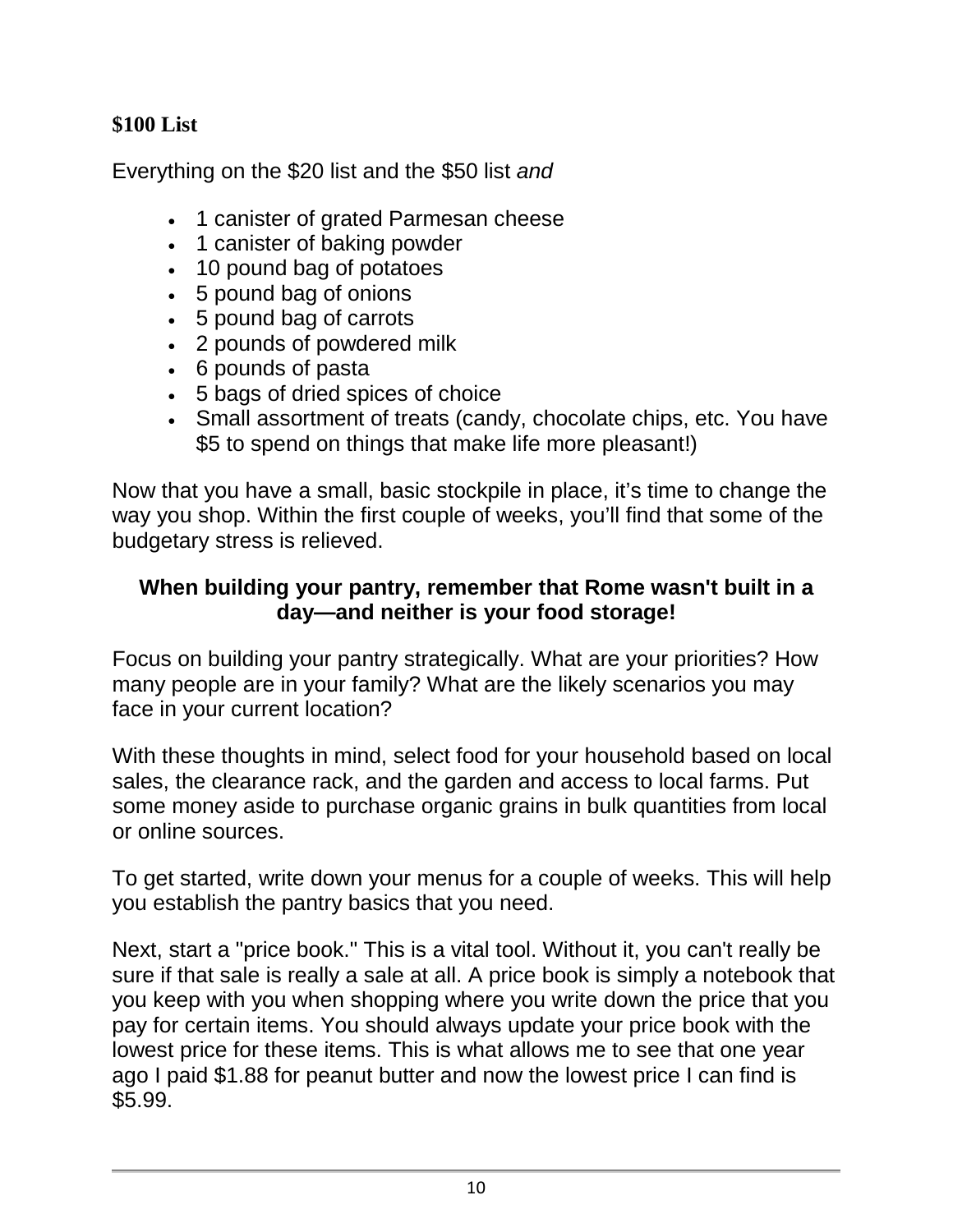When you find a staple at a good price, purchase in as much quantity as you can afford and reasonably use before it expires. This will allow you to begin building your stockpile. After a couple of months of shopping in this manner, you'll discover that you don't actually "grocery shop" any more, you shop to replenish your stockpile.

Items that you stockpile should be foods that you regularly consume. If you normally eat steak and potatoes, for example, but you fill your pantry with beans and rice, when the day comes that you are relying on that pantry you will suffer from "food fatigue" and you will also feel deprived. Start now by adjusting the food that you consume on a regular basis to foods that will be sustainable in a food storage pantry.

This doesn't have to mean dull, bland canned food, by the way. Check out the new book by Tess Pennington of [Ready Nutrition](http://readynutrition.com/) for some great ideas for serving delicious meals from the pantry: The Prepper's [Cookbook:](http://www.amazon.com/The-Preppers-Cookbook-Nutritious-Life-Saving/dp/1612431291/) 365 Recipes to Turn Your Emergency Food into [Nutritious, Delicious, Life-](http://www.amazon.com/The-Preppers-Cookbook-Nutritious-Life-Saving/dp/1612431291/)[Saving](http://www.amazon.com/The-Preppers-Cookbook-Nutritious-Life-Saving/dp/1612431291/) Meals.

If you don't already know how to cook from scratch, it's better to learn now, before it's a necessity. You need to learn to cook with your standard supplies. For example, if you've never cooked beans from scratch before, it is not ideal to start out by trying to cook them over an open fire. Cooking with whole grains is quite a bit different than cooking food that comes from a box on the grocery store shelf.

Now, let's take a moment to look at the math—and you'll see why shopping for a pantry beats out weekly grocery shopping every time!

Take peanut butter, as an example:

Last year I purchased a store-brand peanut butter for \$1.88 per jar when it was on sale. This year, that very same brand in the very same sized jar is \$5.99 on sale because of a poor peanut harvest last year. Each jar of peanut butter on the shelves is a savings of \$4.11. There is no other investment that gives you that kind of return!

Beef:

I purchase my beef in bulk from a local butcher shop. They raise hormonefree meat, the cattle are grass-fed, and the quality is superior. Because I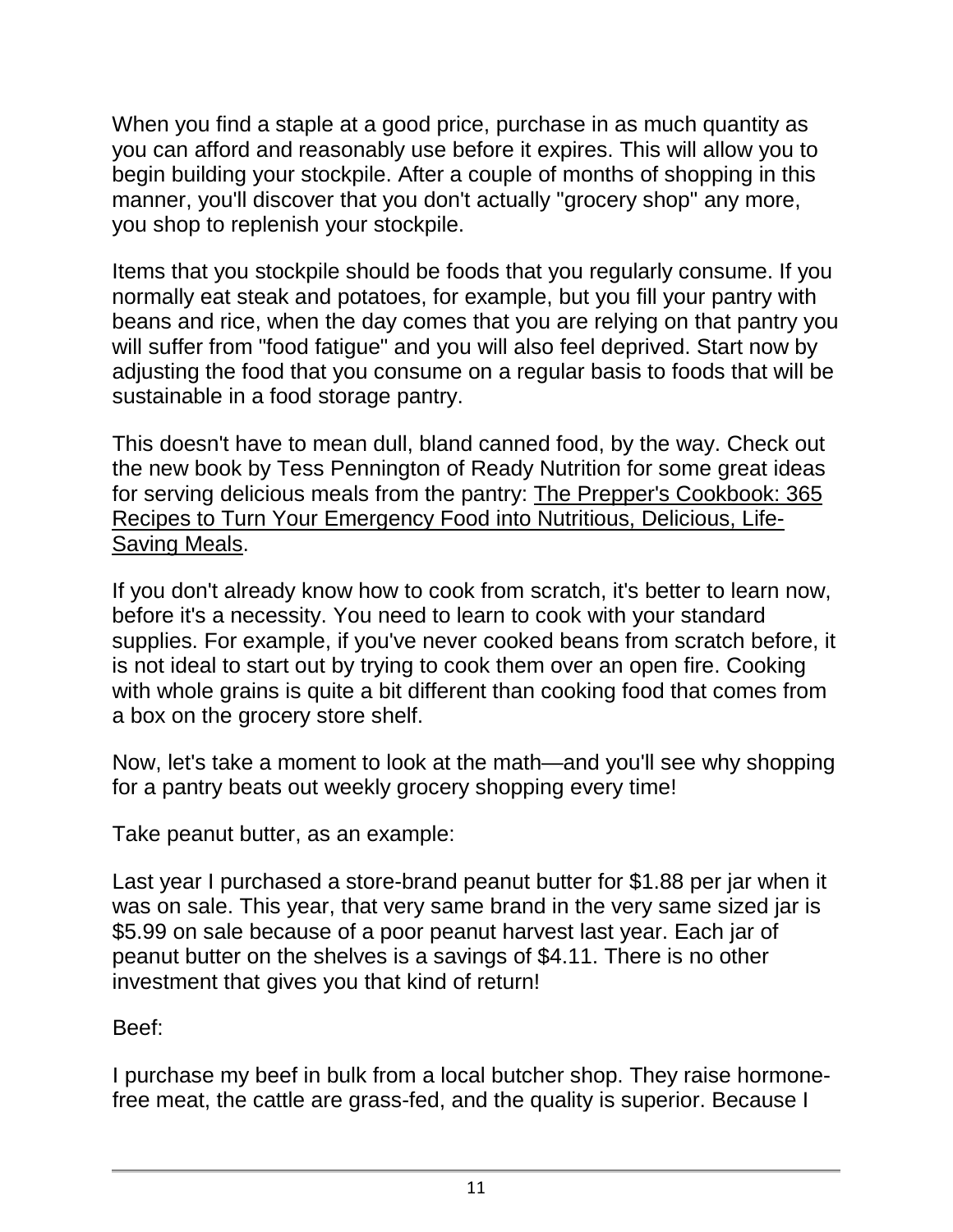purchase 1/4 of a cow each year, I'm able to get all of my beef at \$3.99 per pound.

Compare this to the grocery stores: the best price this week for stewing beef was \$4.99 per pound. The best price for ground beef was \$2.99 per pound. The best price for roast was \$9.99 per pound. When you average all of these together, I pay slightly more for ground beef and far less for everything else. As well, the quality of my beef is excellent and I'm avoiding the nasty chemicals and factory-farming practices that taint the grocery store meat. The average grocery store price per pound, on sale, is \$5.99.

- **Pantry method: \$3.99 per pound**
- **Regular shopping method: \$5.99 per pound**

Now, let's look at grains. I just bought organic wheat berries. I paid \$17.04 for 10kg (about 22 pounds). The shipping was \$21.78, bringing my total to \$38.82, delivered to my door—or \$1.76 per pound. I can't get wheat berries at the local store. I have to drive an hour and 15 minutes to get them, resulting in a tank of gas. At the closest place I can find wheat berries, the cost in bulk is \$2.60 per pound. Yes, I can buy a smaller amount, but purchasing that larger amount results in savings because of fewer trips to the store. The LDS Church website has a calculator that recommends 300 pounds of wheat per person per year. This would be wheat for making bread, pasta, cookies, and other baked goods—all of your wheat items. At \$1.76 per pound, that is \$529 per year. At \$2.60 per pound, that is \$780 per year. If you are buying your wheat already processed into bread, pasta, and cereal, the price continues to climb.

- **Pantry method: \$1.76 per pound**
- **Regular shopping method: \$2.60 per pound**

If you can do this with all of your staples, you can see the savings that can be achieved.

Some of the things I buy in extremely large quantities are:

- Beef
- Sugar
- Wheat
- Cornmeal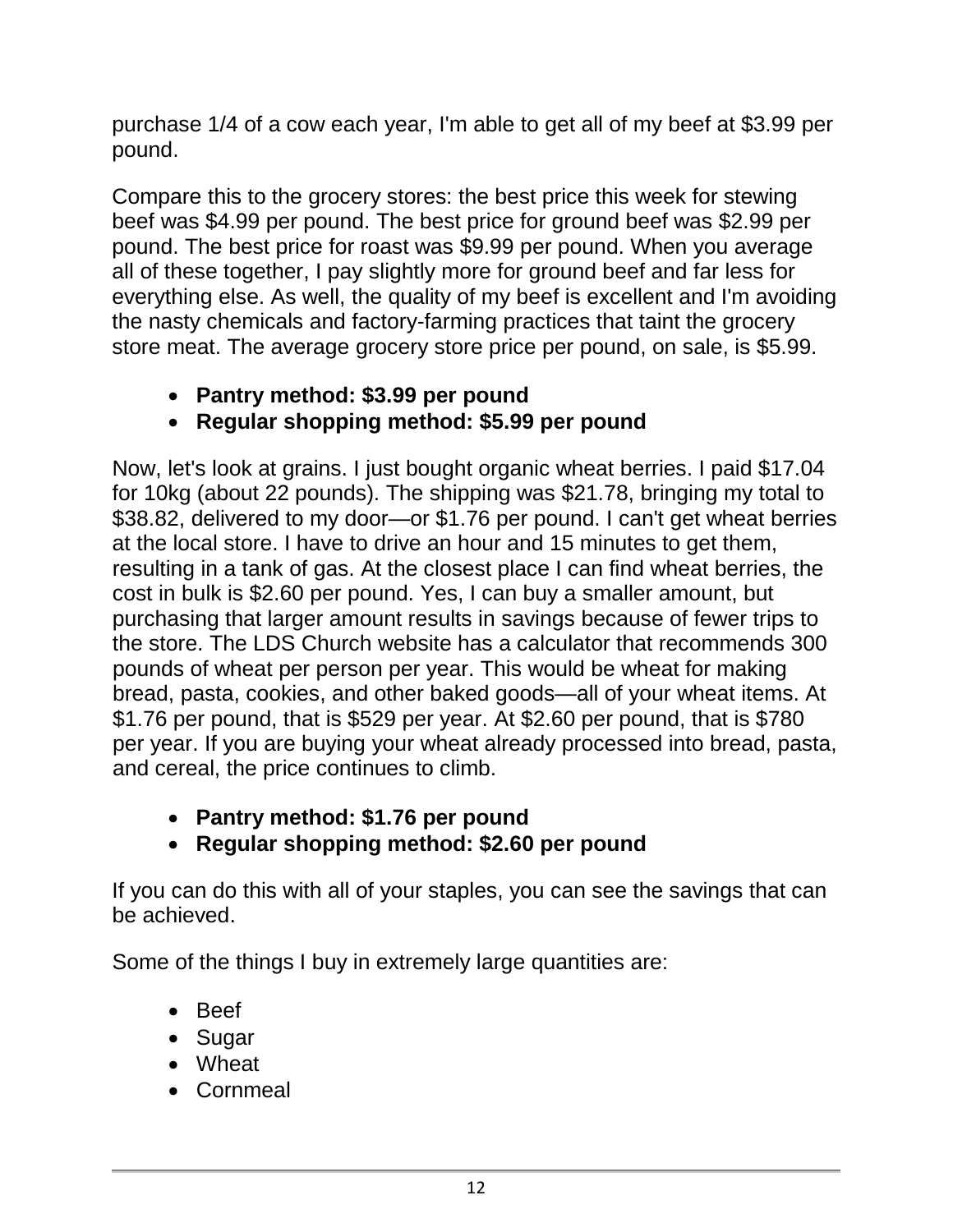- Oatmeal
- Coconut oil
- Quinoa
- Beans
- Popcorn
- Tomatoes (although this year I have the room to grow the 3 bushels per year I've been purchasing)
- Dry milk

I supplement these items purchased on sale.

- Organic veggies and fruit
- Farmer's market veggies and fruit
- Baking essentials like soda, powder, etc.

I also garden, pick wild berries and crab-apples from the woods, and acquire some game from local hunters.

I rely highly on canning to preserve meat and vegetables.

I purchase milk and cheese fresh, although I do have a store of powdered milk. I also get eggs and chicken from a local farmer on an as-needed basis, since there is no real discount available on the free-range, nondrugged chicken that we prefer.

Once you have the hang of it, you can apply this same pantry principle to nearly everything that you purchase: soap, shampoo, toilet paper, over-thecounter medications—anything that you can get in big quantities! Your pantry doesn't stop at the kitchen. Use your theory of building a stockpile to keep your household running smoothly on far less money!

Stock up and prepare for that rainy day that could be just around the corner. And if the rainy day never comes, you've saved time and money while providing healthy food for your family.

# **Take Steps Towards Food Self-Reliance**

Meanwhile, don't stop at simply building food storage. This is a passive approach, and while it will get you through a finite time of difficulty, the REAL solution is to become responsible for your own food production.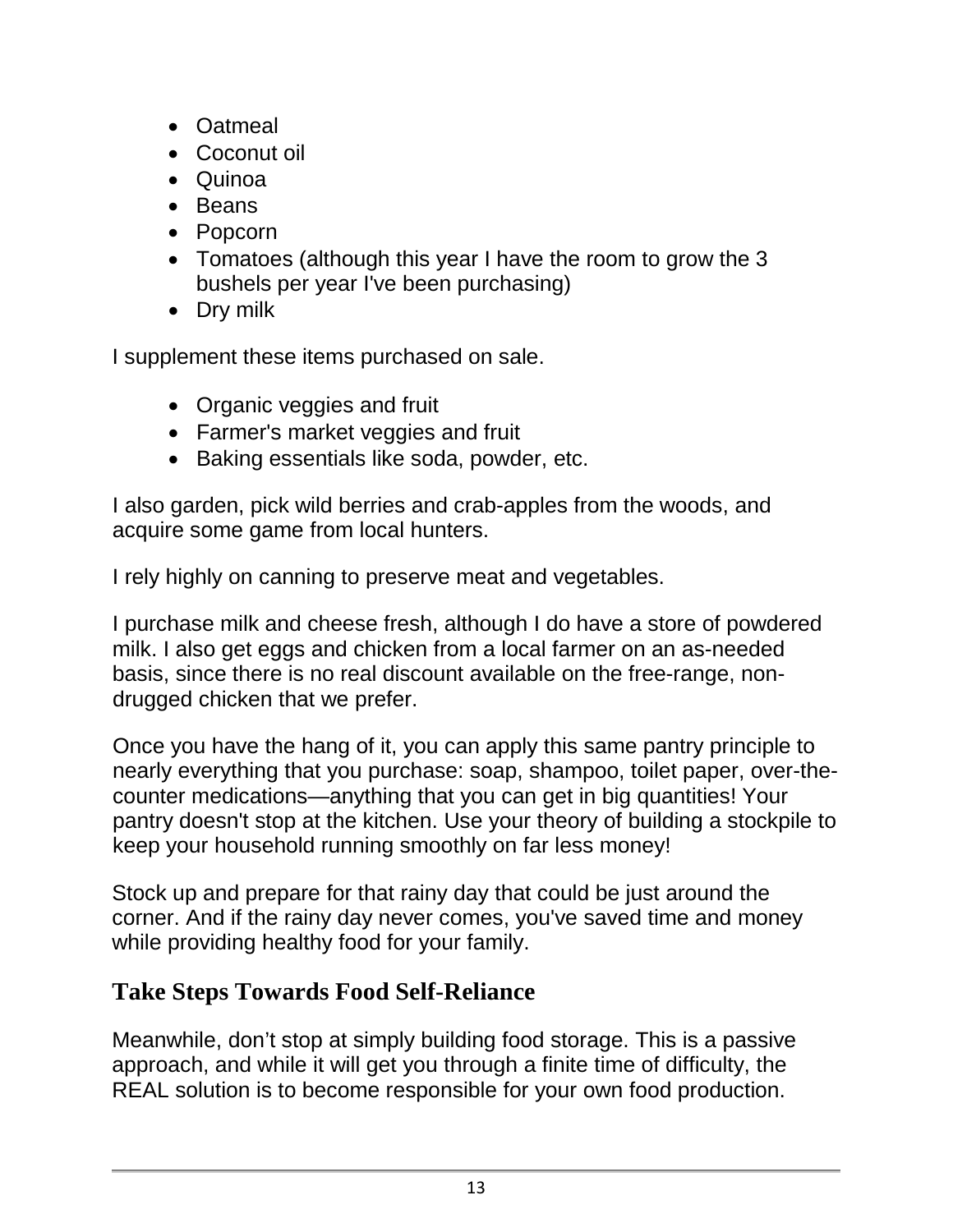No matter where you live, take steps to turn your home into a homestead. Clearly, if you live in a high-rise apartment you are far more limited than a person who lives in the country on a farm. However, you can still grow food.

The best solution for someone without land is aquaponics. An aquaponics system can be set up anywhere and it provides you with all of your needs on a very self-sufficient, symbiotic cycle.

According to Wikipedia, aquaponics is defined as "a sustainable food production system that combines conventional aquaculture, (raising aquatic animals such as snails, fish, crayfish, or prawns in tanks), with hydroponics (cultivating plants in water) in a symbiotic environment. In aquaculture, effluents accumulate in the water, increasing toxicity for the fish. This water is led to a hydroponic system where the by-products from the aquaculture are broken down by nitrogen fixing bacteria, then filtered out by the plants as nutrients, after which the cleaned water is recirculated back to the animals."

Other options are hydroponics, a similar setup without the aquatic animals, or an indoor greenhouse with grow-lights. Even a bright sunny window can be turned into a mini-farm. You can also sprout seeds and legumes for a quick source of fresh vitamins.

If you live someplace where you have a yard, then you can garden more productively.

If your space is limited, use methods that allow you to take your growing space vertical, with hanging planters and climbing plants. Square foot gardening can provide the biggest harvests in the least amount of space.

If you have a bigger area in which to grow food, the possibilities are endless.

Micro-livestock such as chickens, rabbits, and small goats can coexist happily on a smaller plot of land. These animals can help provide for your protein needs through eggs, meat, and dairy products. As well, you can use their by-products to help your garden to thrive.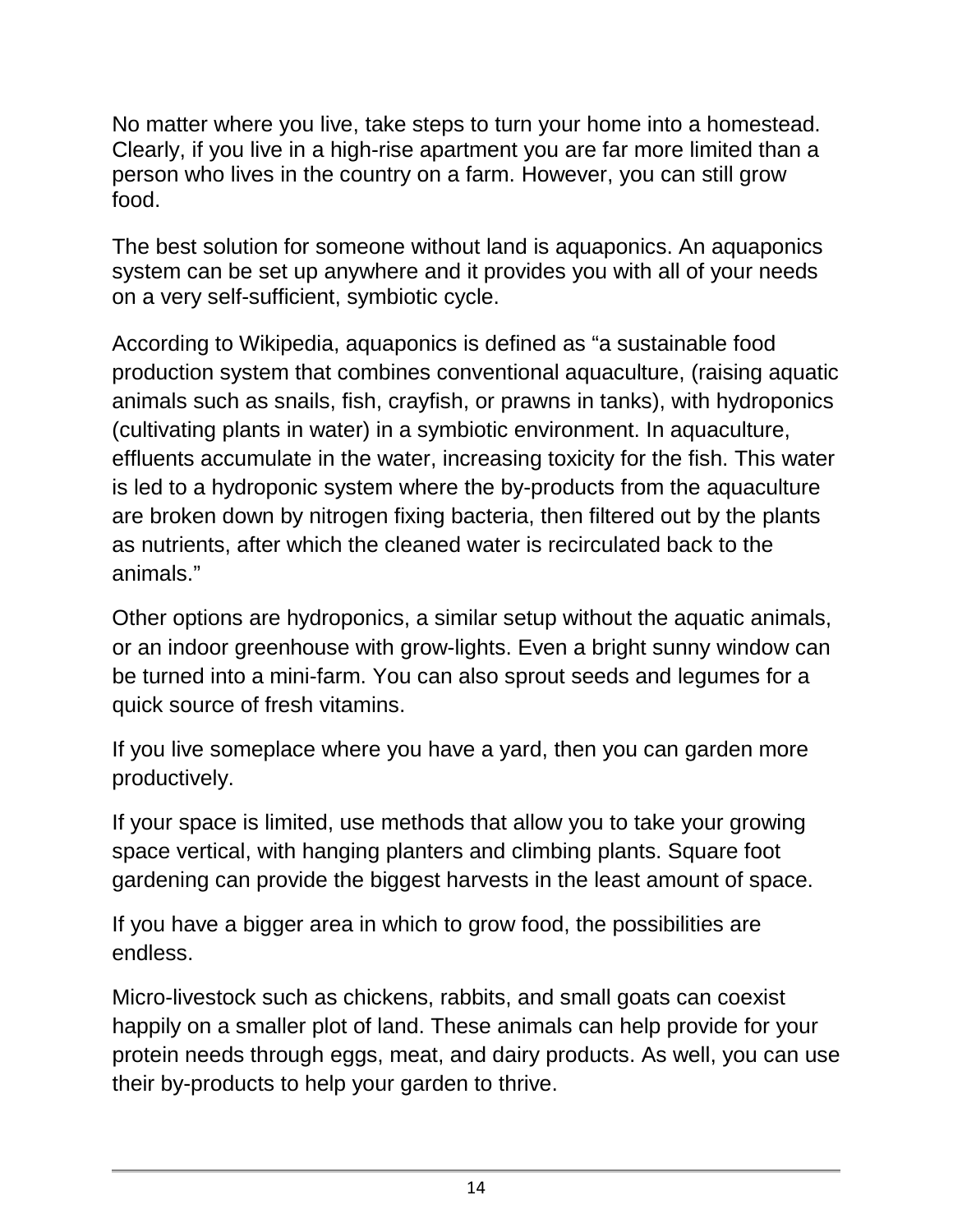It is incredibly important not to just buy a few packets of seeds and feel that you are prepared to grow your own food. No matter how many gardening books you have, there is a process of trial and error.

By starting now, you can learn about your particular plot of land. You can learn how to treat issues that might arise with your garden while back-up is as near as the closest grocery store.

Some important skills to learn for food production are:

- Preparing soil for planting
- Testing and amending your soil
- Learning when to plant different types of seeds for the best results
- Extending your growing season by using greenhouses and cold frames
- Ridding your garden of pests using natural methods
- Getting the largest harvests from your crops
- Saving seeds for the next season

When converting to a self-sufficient lifestyle, another vital skill is preserving the harvests. Unless you know how to put back food for the winter, a garden will only feed your family throughout a portion of the year, depending upon your climate.

Look towards methods that our ancestors used in order to preserve food for the winter. Focus on methods that are not reliant on the electrical grid and use your freezer only for a small portion of the food that you are storing. In the event of a power outage, the foods from your refrigerator and freezer should be consumed first.

**Canning**: Water bath canning can be used to preserve high-acid foods like fruits, tomatoes, and jams and jellies. Pressure canning can be used to preserve things like meat and vegetables. Stock a big supply of canning jars, snap lids, and rings. Tattler brand lids can be reused indefinitely, but regular canning snap lids can only be used one time and must then be discarded.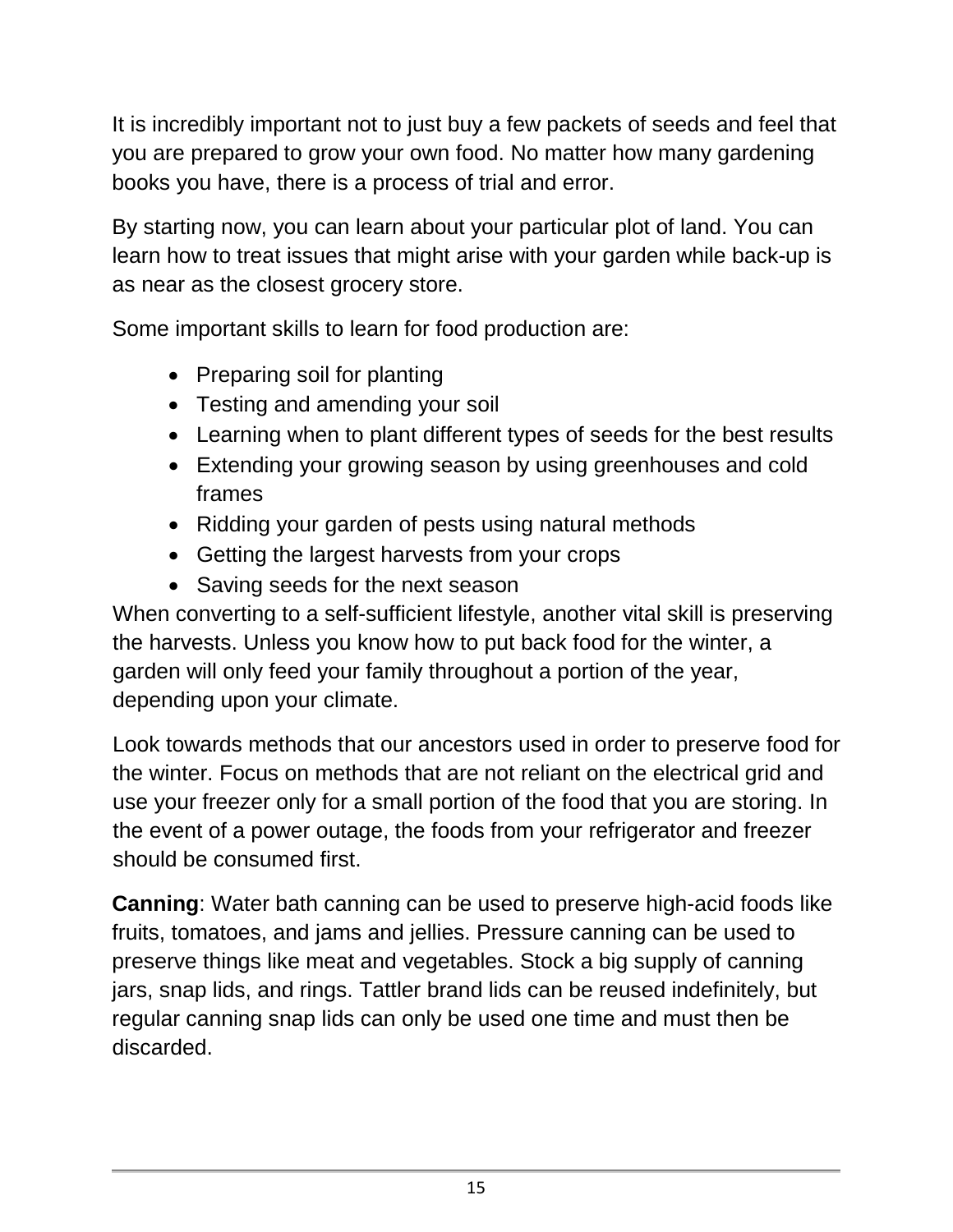**Dehydrating**: Many vegetables and herbs can be successfully dried. If electricity is not an issue, you can use a dehydrator. Other methods include solar dehydration and hanging vegetables or spices in a hot, dry place like an attic.

**Root Cellaring**: Some fruits and vegetables will last for months in a cool, dark place. Apples, winter squash, carrots, rutabagas, and potatoes, to name a few, can all last through the better part of the winter if stored properly.

**Freezing**: This method is not highly recommended from a preparedness standpoint because of the potential of loss. If the power grid goes down, even temporarily, foods that have been frozen will spoil very quickly. If you do opt to freeze some of your food supply, be prepared to can that food in the event of a power outage. Have jars, lids, and an off-grid cooking source with sufficient fuel.

# **Reduce Your Reliance on Public Utilities**

The next issue that people will face in the event of worsening economic collapse is the loss of the utilities that have made our lives easier over the last century.

What if electrical power in the home was only for rich people? What about heat? What about running water? What if that divide between the rich and the poor could be delineated by who had the ability to turn on light at the flick of a switch and who did not?

Many people worry about an event like a solar flare that would wipe out electrical power, casting us back about 200 years. We'd have no refrigeration, no transportation, no climate control, and no lights. But in that situation, we'd all be in the same boat. No matter how wealthy you are, any unprotected electrical items would still be useless.

What if the real threat was simply that no one could afford to pay the electric bill? What if prices escalated to the point that it was a choice between food and electricity? What if, home by home, the lights went out across America?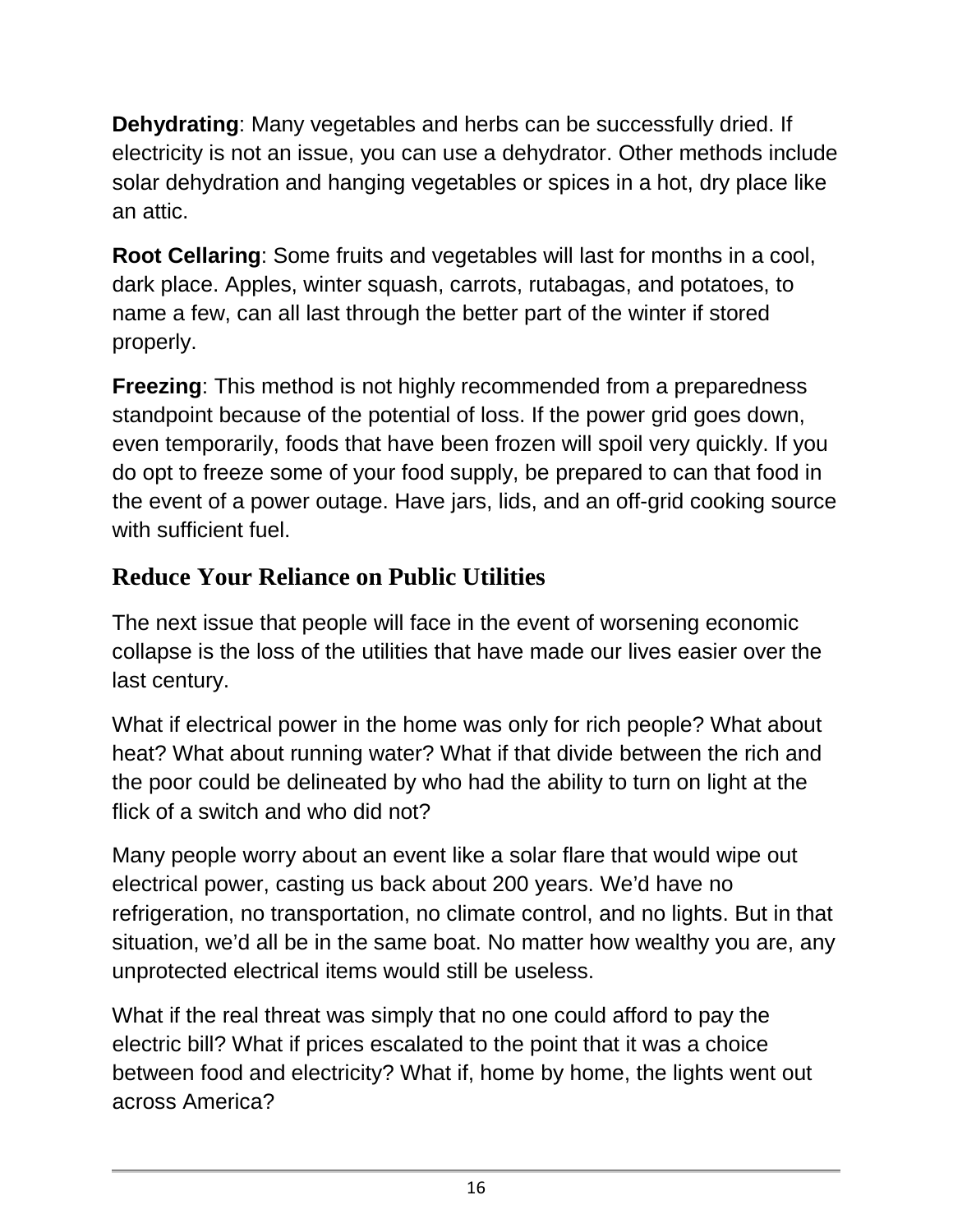Across the world, the prices of electricity are rising dramatically. Customers have been warned that they will face increases. Smart meters have been installed nearly everywhere. Many places are instituting time-of-day pricing, making it only affordable to do your laundry in the middle of the night. The UK has announced that people can expect rolling blackouts beginning sometime next year and their power costs have risen 31% since 2010.

Part of the reason Americans will face higher prices is President Obama's War on Coal. (In his own words he promised to bankrupt the coal industry.) If Obama can't close down power producers through the front door, he does it through the back door, via the EPA. Even though the climate change theory through CO2 emissions has been completely debunked, the EPA is still passing draconian laws to reduce our "carbon footprint" and thus raise the prices on power. Obama has shut down 8 coal mines across 3 states, and he and his buddies at the EPA have plans to scale back production at over 200 coal-powered plants via a regulatory assault.

The United Nations carbon taxes have forced many areas across the globe into power monopolies. While small companies will go out of business struggling to meet the new regulations, General Electric (a large Obama contributor) has received a waiver, exempting them from meeting these new standards.

In providing the likes of GE with a waiver, the White House is greasing the skids for a giant consolidation of the energy industry, shutting down competition, and creating artificial scarcity thereby driving up costs for the American people.

The deliberate deindustrialization of America has nothing to do with protecting the environment. Whereas the competitiveness of America's energy industry is being crippled by the EPA and the White House, China and Mexico are building dozens of new power plants every year which fall well short of the clean-burning technology standards adhered to in the United States.

This is about the implementation of the U.N.'s Agenda 21, which operates under the guise of "sustainable development" yet is clearly part of a stealth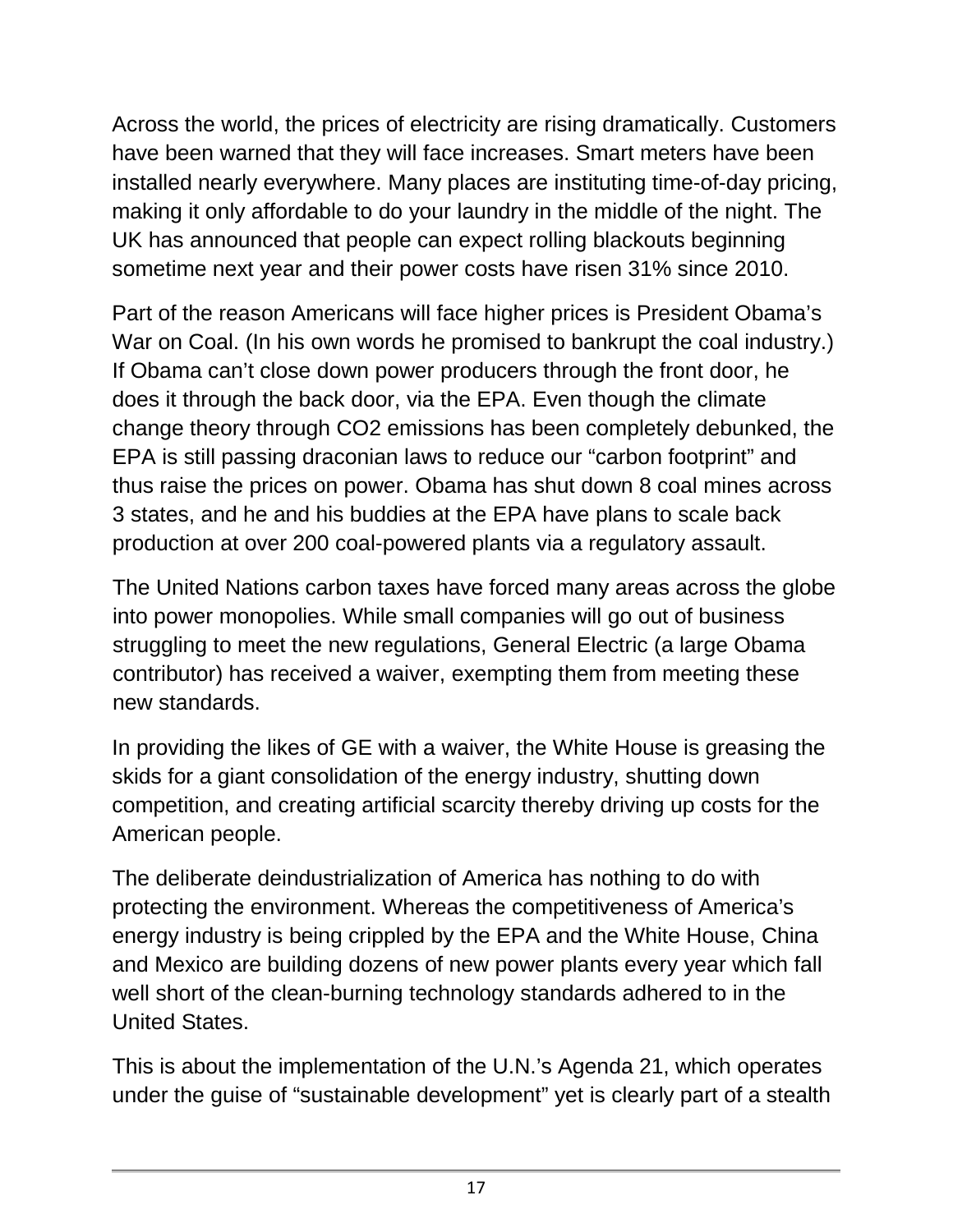agenda to centralize control over energy, bankrupting America in the process as part of the move towards a crony system of one world governance.

We are facing dramatic global increases in the prices of food, water, and power. This will serve to widen the divide between the rich and the poor and effectively end the middle class.

In Jackson County, Alabama, for example, the price of water bills has quadrupled, making an average monthly water bill over \$300. Lizzie Bennett of the Medically Speaking website wrote that many residents no longer have running water in their homes because of these exorbitant bills.

"Many people have opted to buy drums of water from petrol stations rather than pay their ever increasing bills. They use these drums of water for drinking, washing and in their portable toilets which can be seen dotting back yards across the area, the modern version of the outhouse. They pay a fee to a sanitation company to remove the waste. It's cheaper than letting the city take care of it."

A popular culture comparison would be with the movie, *The Hunger Games*. In the movie, citizens of the Districts were relegated to cooking over open fires and lighting their rooms with candles. No one had transportation or power. They were not allowed to hunt to supplement their meager food allotments and in the heroine's District, they were not allowed to use the coal the area was rich with. Uniformed "peacekeepers" patrolled the districts to ensure that the rules were strictly adhered to and that the excruciating poverty was the standard for all residents.

However, when the main characters went to the Capitol, a mere train ride away, it was another world, with advanced technology, power at the touch of a button, and enough food at each meal to feed a family for a week. The Capitol glowed with industry, cleanliness, and light, and the difference of living standards was like the difference between night and day.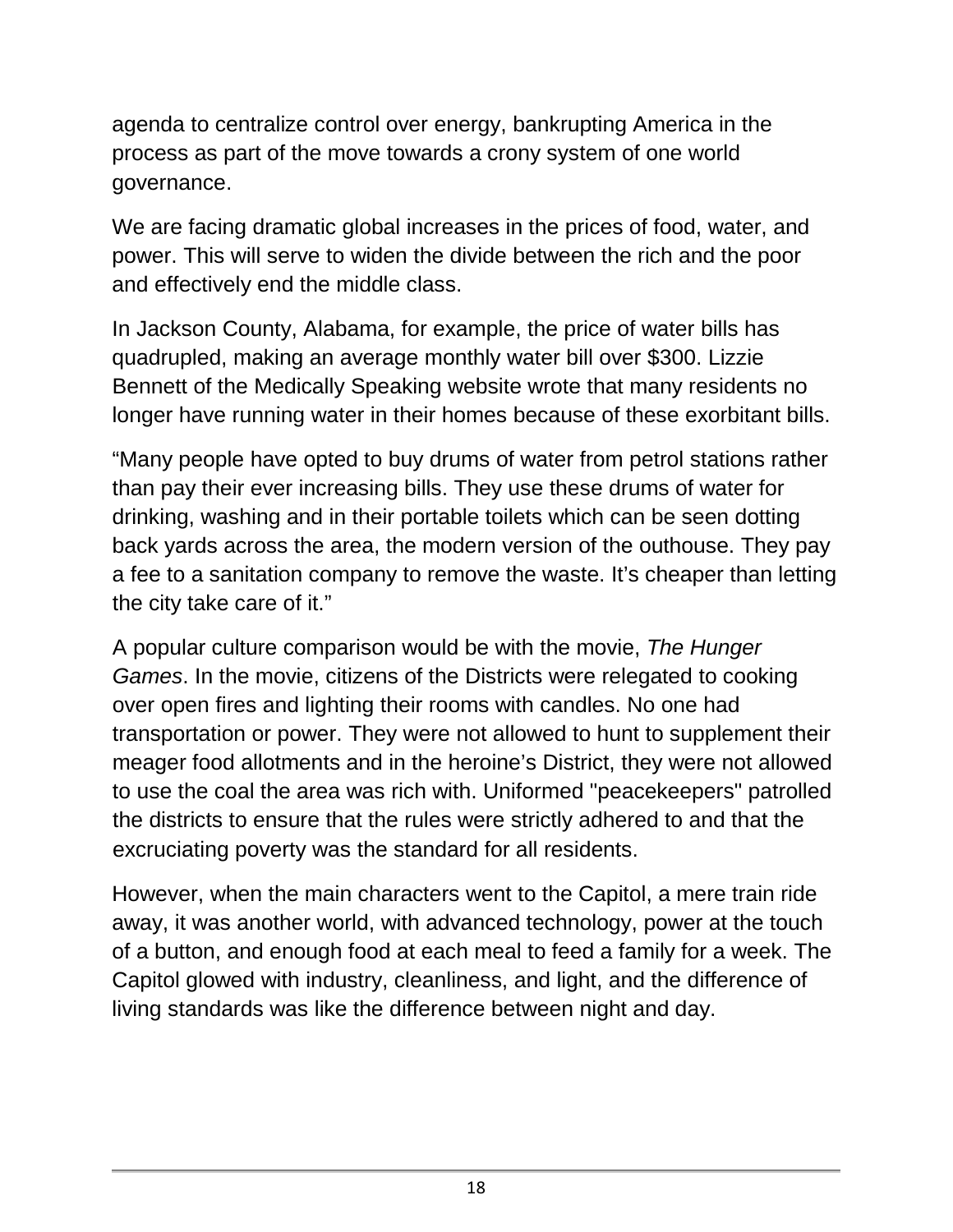The increased prices of modern day necessities can be used as leverage for many types of governmental control. Consider Agenda 21, right from the website of the U.N. Department for Sustainable Development.

Agenda 21 is a comprehensive plan of action to be taken globally, nationally, and locally by organizations of the United Nations system, governments, and major groups in every area in which humanity impacts the environment.

To make sure that's totally clear: A plan of action. Got it. To be taken globally... okay, everyone must participate. In every area in which humanity impacts the environment... yep, that covers everyone and everything in the entire world. It's a way to take over the world that sounds so warm and fuzzy that people will pay money to get in on it!

So in true Agenda 21 fashion, wiping out power to outlying regions rich with their own natural resources will be a great way to corral the hungry cold masses into the megacities that have been designed for us. According to alternative journalist Susanne Posel, "Humans are now being compared to invasive species that commandeer territory, disburse indigenous wildlife and destroy the planet in the process…The move out of rural areas and densification of urbanized centers is being pushed in the American mainstream media as the answer to the devastating effects of humans on the environment. The elimination of suburban areas as compact cities become inundated with more people. There is a need to reinvent these centers to accommodate these swelling numbers."

Not only will the loss of affordable utilities help round people up geographically, it will perpetuate a massive die-off as people living in homes that were not designed to function without electrical power succumb to many different fates. People will freeze to death in their homes in the winter, burn to death or die of carbon monoxide poisoning as they try to keep warm in homes not designed with proper chimneys and ventilation, perish of food poisoning as they consume items that have been left unrefrigerated, die from being unable to keep life-saving medications at the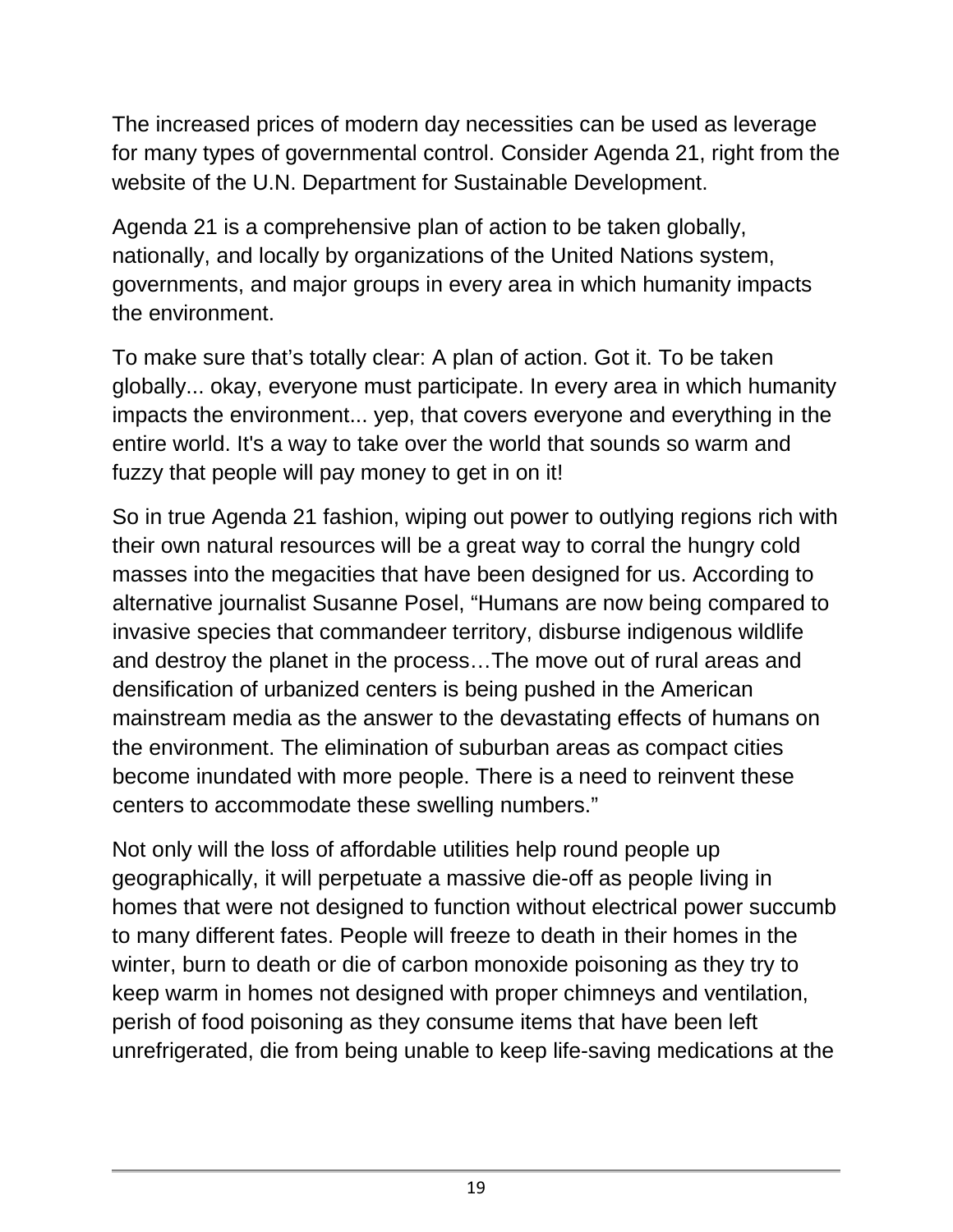proper temperature to prevent spoilage, or contract diseases like typhus from improper sanitation when water no longer flows from the taps.

So, what can we do to maintain our independence as the powers that be try to return us to serfdom through limiting our access to affordable necessities?

You must reduce your dependence on the power grid.

Many preppers spend hundreds to even thousands of dollars on generators. Most of these are powered by gasoline, although some are fueled by propane. These investments would certainly be handy during a short-term outage but are they really worth the money? This really depends on two things: your ability to store fuel and your budget.

- 1. If you live in suburbia, it's unlikely you'll be able to have hundreds of gallons of gasoline stored in a shed in the back yard. Not only will regulations prohibit this, but there simply won't be the space on a typical in-town property.
- 2. Will purchasing a generator mean that you have to sacrifice other things in your prepping budget? Will you still have enough food to get through an extended supply emergency? Will you be able to afford a water filtration system? What about first aid supplies, seeds, books, and home defense items?

Make a list of the items that you use every day that require electrical power. Then, look at your list and scratch off the items that are absolutely unnecessary—the television, the video game console, the microwave in the kitchen, etc.

See what you have left. Of these items, how can you supply your needs without electrical power?

You will require:

- Water
- Heat
- Electrical power and lights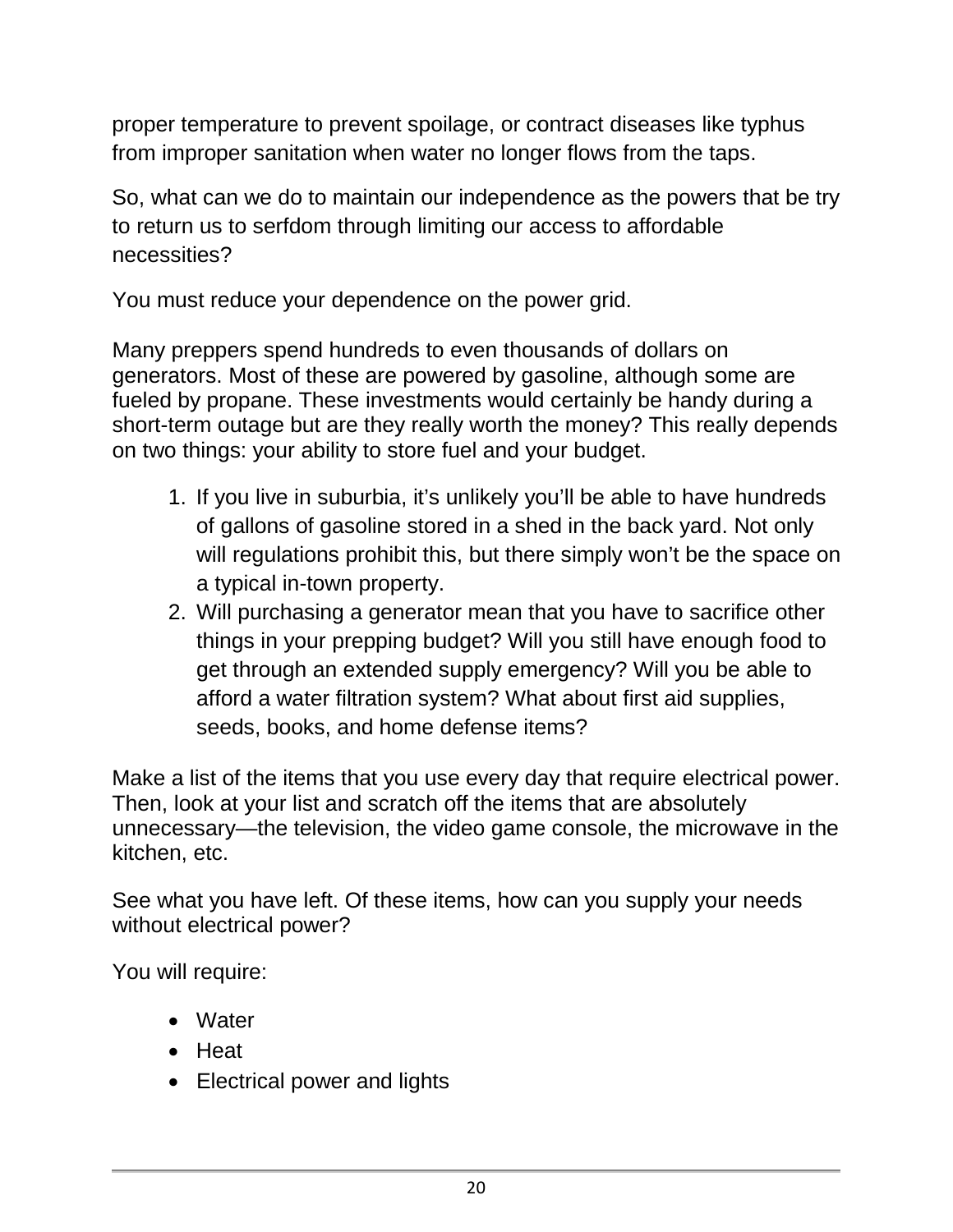- Refrigeration or other method of safe food storage
- Cooking methods

Some people like to give arguments as to why they can't resolve these issues. They live in an apartment, they rent, they have a limited budget… the list is as long as indefinite detention. The fact is, by realizing these things are necessary and refusing to face them and find solutions for your particular situation, you are setting your family up to suffer, and possibly even die, when it could be avoided.

Watch the prices of your utilities. As the prices begin to rise, more and more people will be unable to pay their bills and eventually their power will be shut off. Check your bill each month and as prices increase, use less power in order that you can keep enough power for the things you consider the most vital. Keep in mind that running water and electricity have only been common in all homes for about 100 years. Losing these things may not be pleasant or luxurious, but it IS survivable.

Following are some solutions for the impending attack on the Western way of life. None of these are the way things are commonly done these days, but if you can manage to keep power on for the most basic necessities, like running the pump for your well, running a refrigerator, and maybe powering up a laptop, you'll be living in luxury in comparison to the neighbors who now have no power, no heat, and no running water.

#### **Water**

- Use rain barrels to collect water
- Direct the gray water from your washing machines to reservoirs
- Store as much drinking water as possible
- Invest in a gravity-fed water filtration system
- Store pool shock (Calcium Hypochlorite) to purify water
- If you are on a well, get a pump that does not require electricity
- Learn to shut off the sewage valve from your house if you are in the city, so that city lines do not back up into your home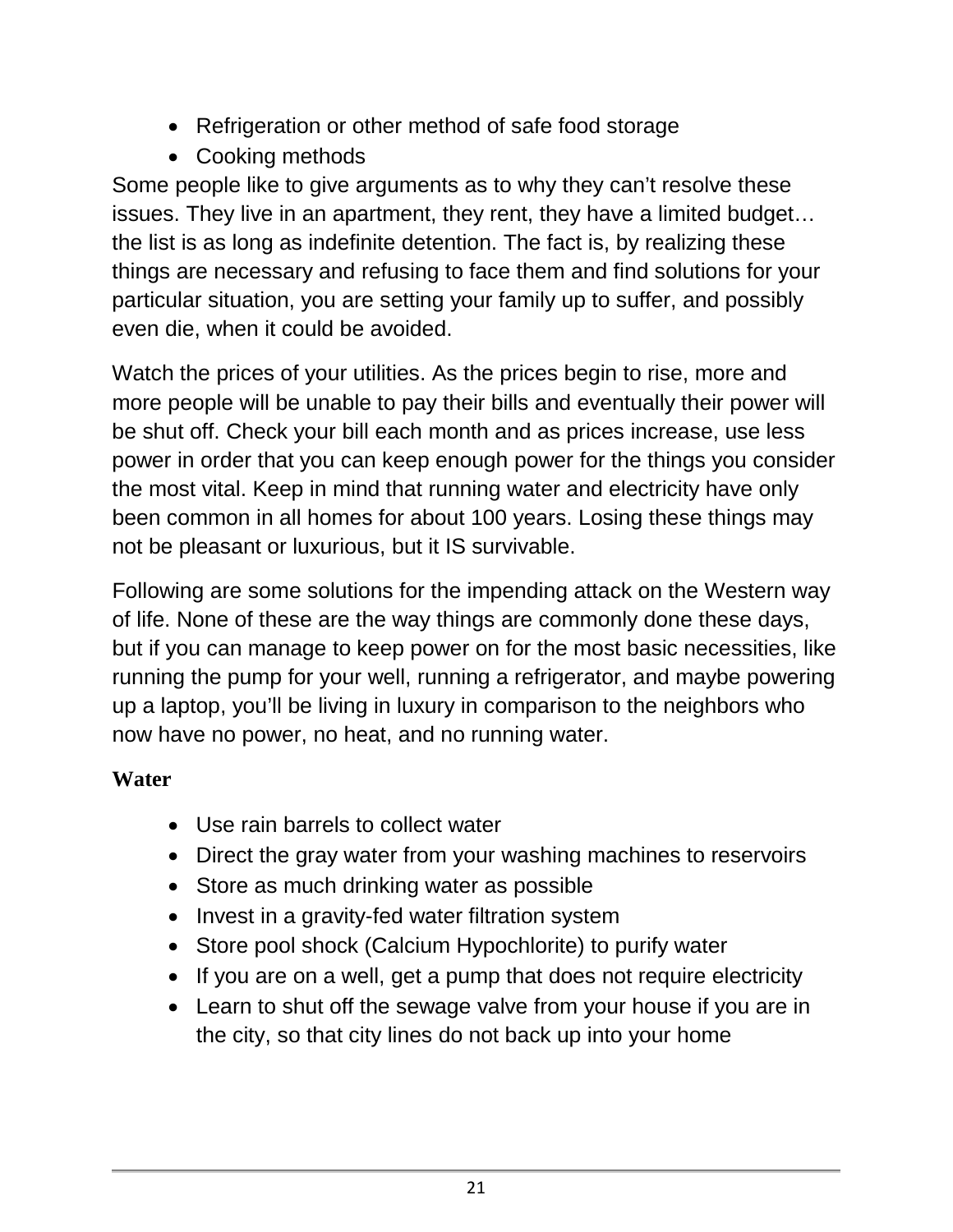- If you are not on a septic system, figure out what method you can use for personal sanitation: an outhouse, a latrine, lime, kitty litter in a bucket—and purchase your supplies for this
- Buckets and a conveyance like a wagon, wheel barrow, or cart for retrieving water.

#### **Heat**

You must find ways other than central heat to stay warm. (This can be difficult if you rent but it can still be done if you are determined)

- Make modifications to allow for the use of portable wood heaters
- Look into different types of camping heaters
- Learn how to safely store fuel for these secondary devices
- Invest in battery operated C02 monitors (and extra batteries)
- Get sleeping bags with a warmth rating for excessively low temperatures
- Consider a small tent where you and family members can sleep in your living room to pool body heat
- Stock up on cold weather clothing like hats, fingerless gloves, long underwear, and heavy sweaters
- Insulate and separate one main living area off from the rest of the house by closing doors, hanging curtains in doorways, etc.

#### **Electrical Power and Lights**

- Candles and supplies to make more
- Kerosene lamps, fuel, and additional wicks
- Hang your clothes to dry on a rack or clothesline
- Use solar lighting whenever possible (garden stakes in vases give off a nice glow that can be recharged for a very long time)
- Hand wash clothing (invest in a janitorial wringer bucket)
- Prepare for the use of non-electric methods of entertainment (books, games, puzzles, arts and crafts)
- Change your sleep patterns in order to sleep when it's dark and be up when it's light, thus lessening your need for lighting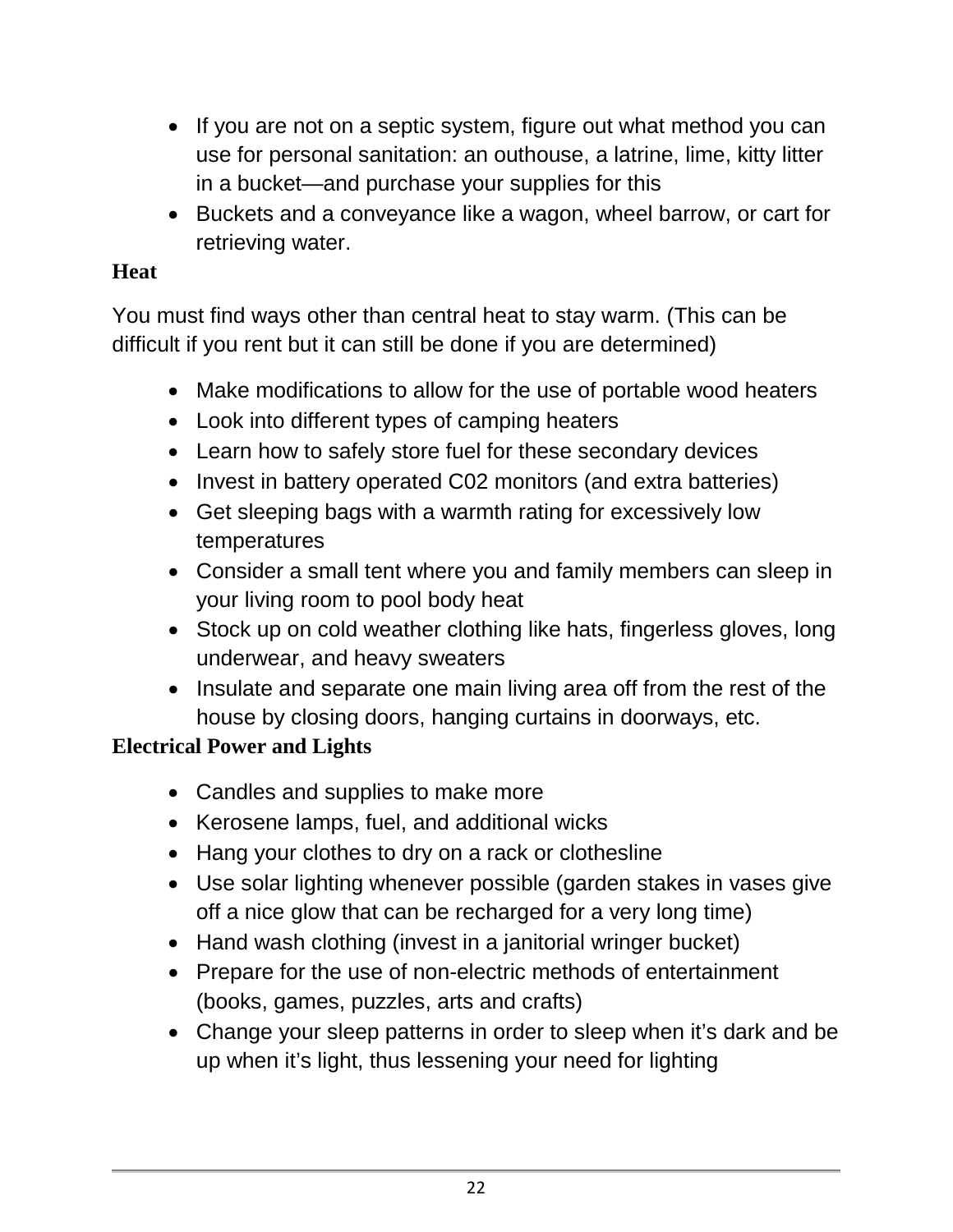- Get solar chargers for small, low energy devices and begin creating a system
- Crank powered radio
- Crank powered flashlights

### **Refrigeration or Other Methods of Safe Food Storage**

- Change your eating habits to reduce leftovers that require refrigeration, especially in hot weather
- Can or dry food instead of freezing it
- Make a clay pot evaporative "refrigerator"
- In the winter, pack a cooler with snow to keep foods cold indoors
- Place a lockable storage chest outdoors to keep frozen food
- Use a root cellar

#### **Cooking Methods**

- Get cookware that can withstand high heats and direct exposure to fire (cast iron is especially good)
- Heat foods on a wood stove
- Propane stoves (and fuel)
- Build an outdoor fireplace with a rack for cooking
- An outdoor grill (and fuel)
- Sun oven or other solar cooker
- Kelly kettle or rocket stove
- Eat foods that don't require cooking or heating

# **Be Prepared to Defend Home and Family**

Finally, you must be prepared to defend your home and family. If you aren't prepared in this aspect, you aren't prepared at all, no matter how many cans of beans you have put aside.

Why do many prepared individuals feel that there might be social collapse to go along with the economic collapse? Why do they feel that in the wake of a disaster that they and their families could be threatened?

There are very good, well-documented reasons for this. Recent history tells us that frightened, hungry people become desperate and often violent.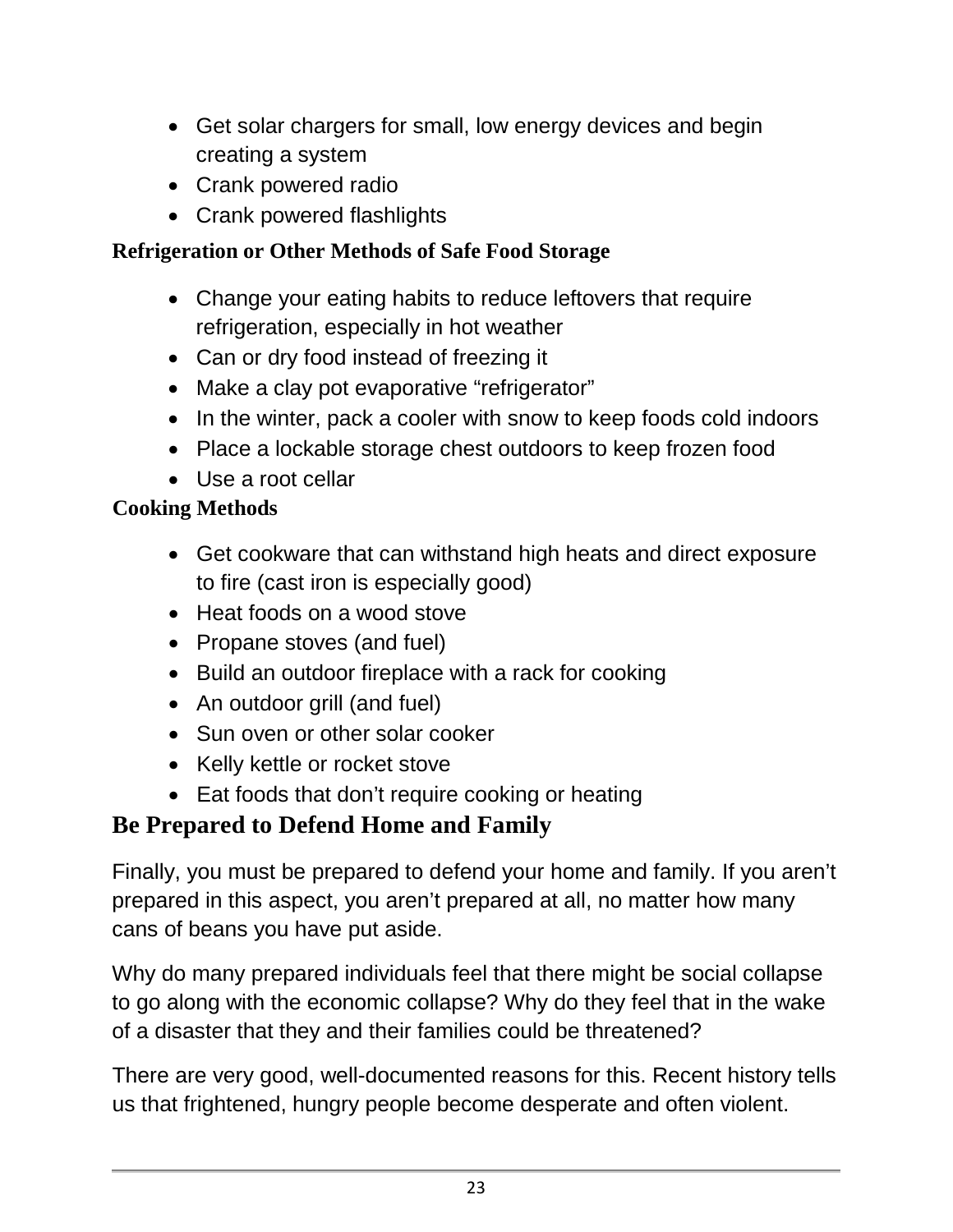In the aftermath of Hurricane Katrina, CNN reported that the city was under siege.

"Federal Emergency Management Agency Director Michael Brown said his agency was attempting to work 'under conditions of urban warfare.' Police snipers were stationed on the roof of their precinct, trying to protect it from armed miscreants roaming seemingly at will. Officers warned a CNN crew to stay off the streets because of escalating danger, and cautioned others about attempted shootings and rapes by groups of young men."

A similar experience occurred after Hurricane Sandy struck the East Coast in October. The unmitigated violence and looting had residents terrified, especially after dark. Via Twitter, people actively planned "looting parties" as the storm bore down on the area, according to a report by Infowars.

One resident described the scene to the Huffington Post. "People are turning on each other. They're attacking each other. Even when there's no disaster, this building is disastrous. But after the hurricane, it just got crazy."

Unfortunately, it isn't just in the wake of a disaster that the need for personal security is rising. As the economy plummets, violent crime is in the upswing. In 2011, the overall rate of violent crime increased by 18%. As funding to police departments is reduced, the criminals have a larger window of opportunity. The police are throwing up their hands in defeat. They feel that they cannot protect people. In Detroit, the police department warned people to enter the city at their own risk as budget cuts result in fewer police and shorter hours of operation.

As the economic collapse increases and more and more people are going hungry, the need for proper security and self defense will also increase in a direct ratio, particularly for those who live in highly populated areas. Desperation breeds crime.

People must educate themselves on the relationship between economic need and violent crime. Only then can they make a reasonable (and morally acceptable) plan to protect themselves and their families.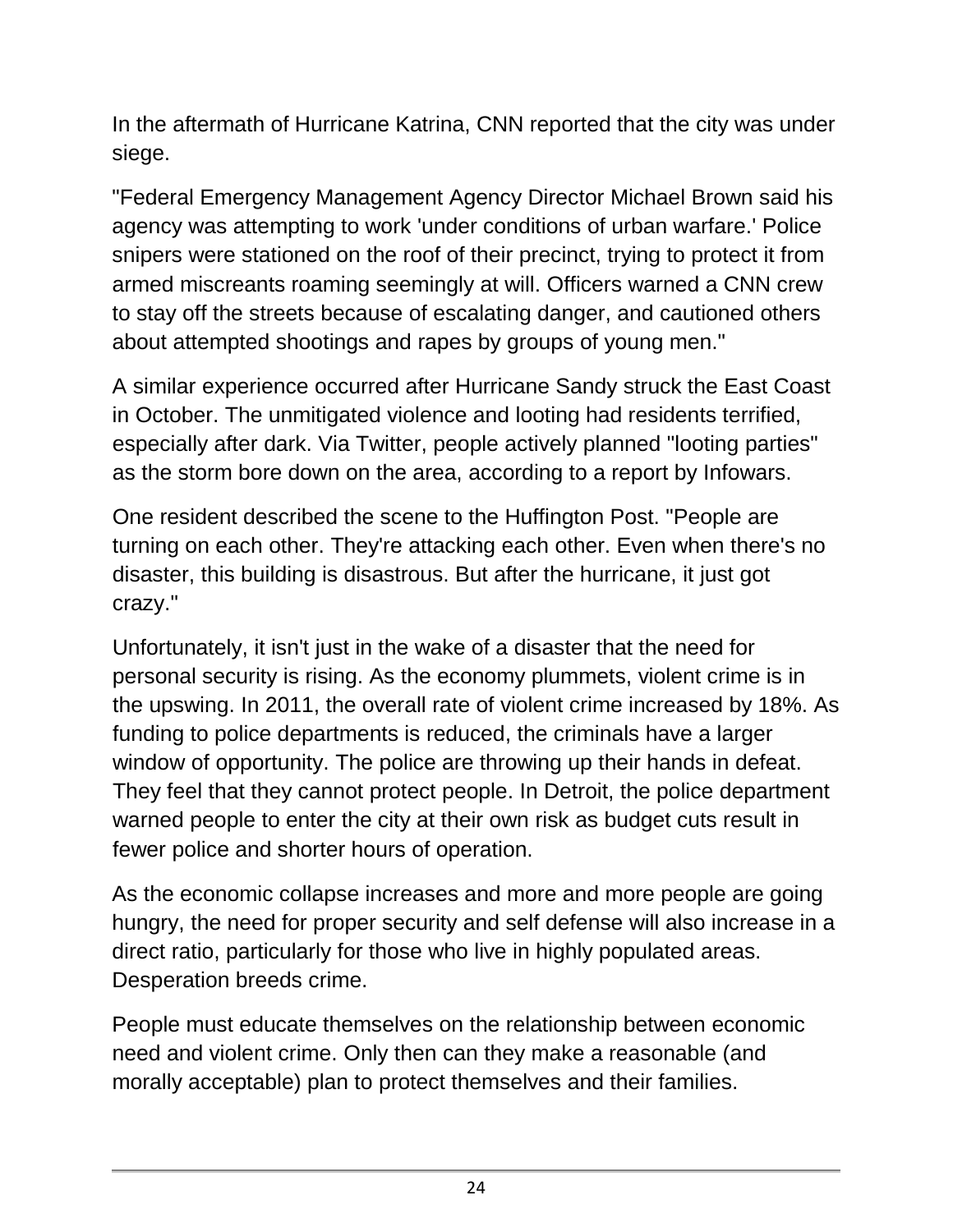Some solutions are:

- Arm yourself and learn to use your weapon of choice
- Stock up on ammo while it is still available
- Have secondary methods of defense in which you are proficient
- Learn basic hand-to-hand self-defense skills

Also, try to avoid the fight in the first place by securing your property.

- Make your property less accessible by fencing it
- Install heavy doors in reinforced frames
- Install sturdy brackets to hold a bar in place on either side of the doors
- Growing thorny inhospitable plants under windows and on fences
- Place alarms on windows and doors
- Install security cameras (even if they are fake and just have a blinking light)
- Keep a low profile—if no one else has lights or power, cover your windows thoroughly so that they cannot see that you have them
- Don't be ostentatious—keep your property looking similar to everyone else's in your neighborhood
- Keep all windows and doors securely locked
- Consider the potential necessity of standing watch in shifts if the situation has thoroughly devolved

# **You're Running Out of Time**

The economic collapse is not some far-fetched, end-of-the-world fantasy. It is the reality that is occurring all around us, incrementally. The collapse that has been occurring since 2008 has been one of 1000 small cuts as income goes down and expenses go up.

Ask the people in Greece whether they regret not having stocked up on food supplies when those items were abundantly available. Ask the people in Argentina whether they feel the need to be armed against roving gangs and home invaders. Violent crime there increased by 35% in one year. One study went so far as to call property crime a tool of redistribution: "Overall, these results suggest that property crime has been used as a redistributive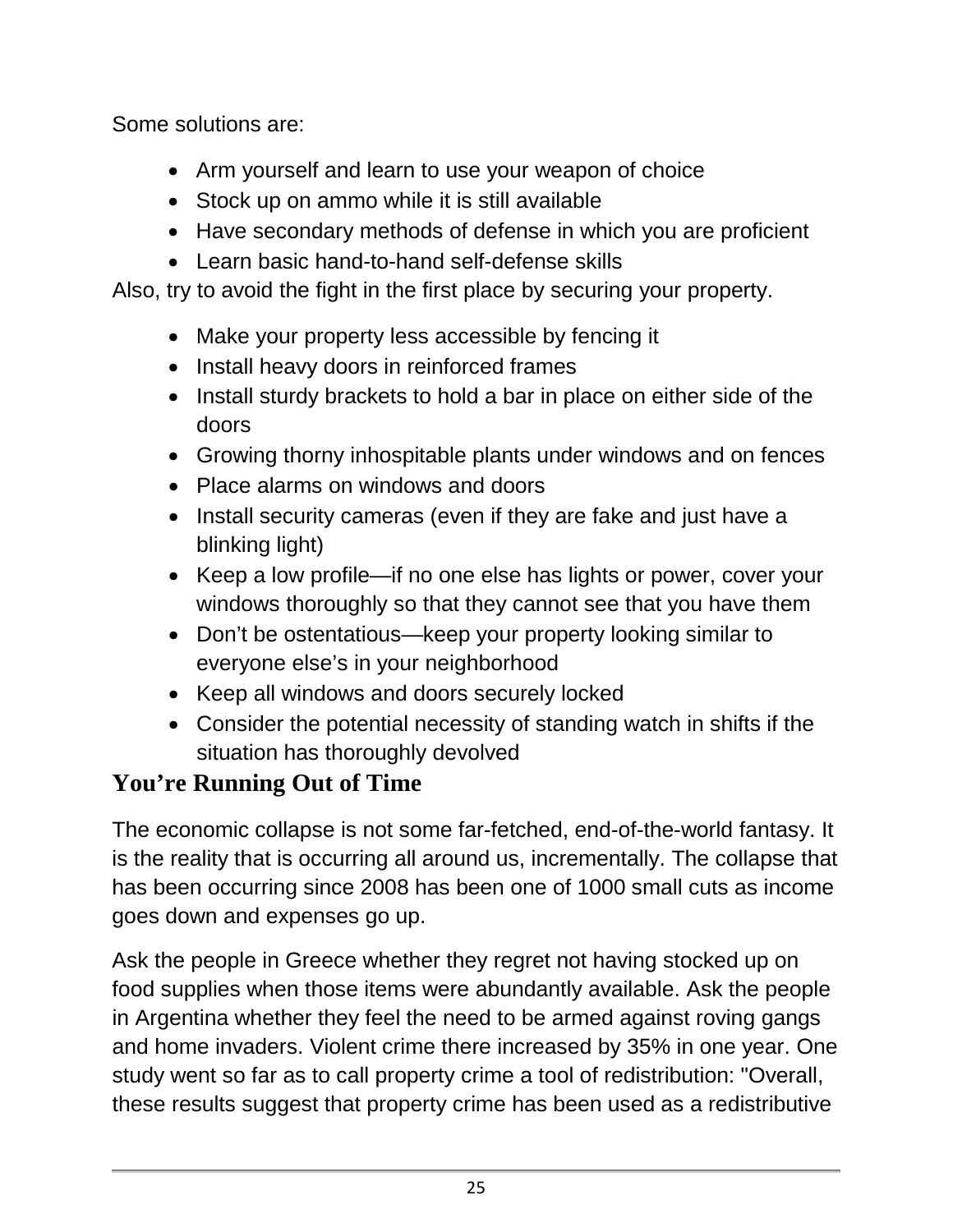tool for the poorest to compensate for their impoverishment during the last decade and in particular during the ultimate crisis in Argentina."

Hunger, cold, crime, and fear are the daily realities in many countries that once enjoyed a similar standard of living to that of the average North American. Our debt-based standard of living is unsustainable, though, and you must be able to connect these trends with what is happening in your own country in order to see the need for preparation.

Today, you still have stores at every corner, reliable utilities, and social safety nets in place. These may soon become a thing of the past and if you wait before preparing, your window of opportunity may slam shut.

The clock is ticking. You're running out of time.